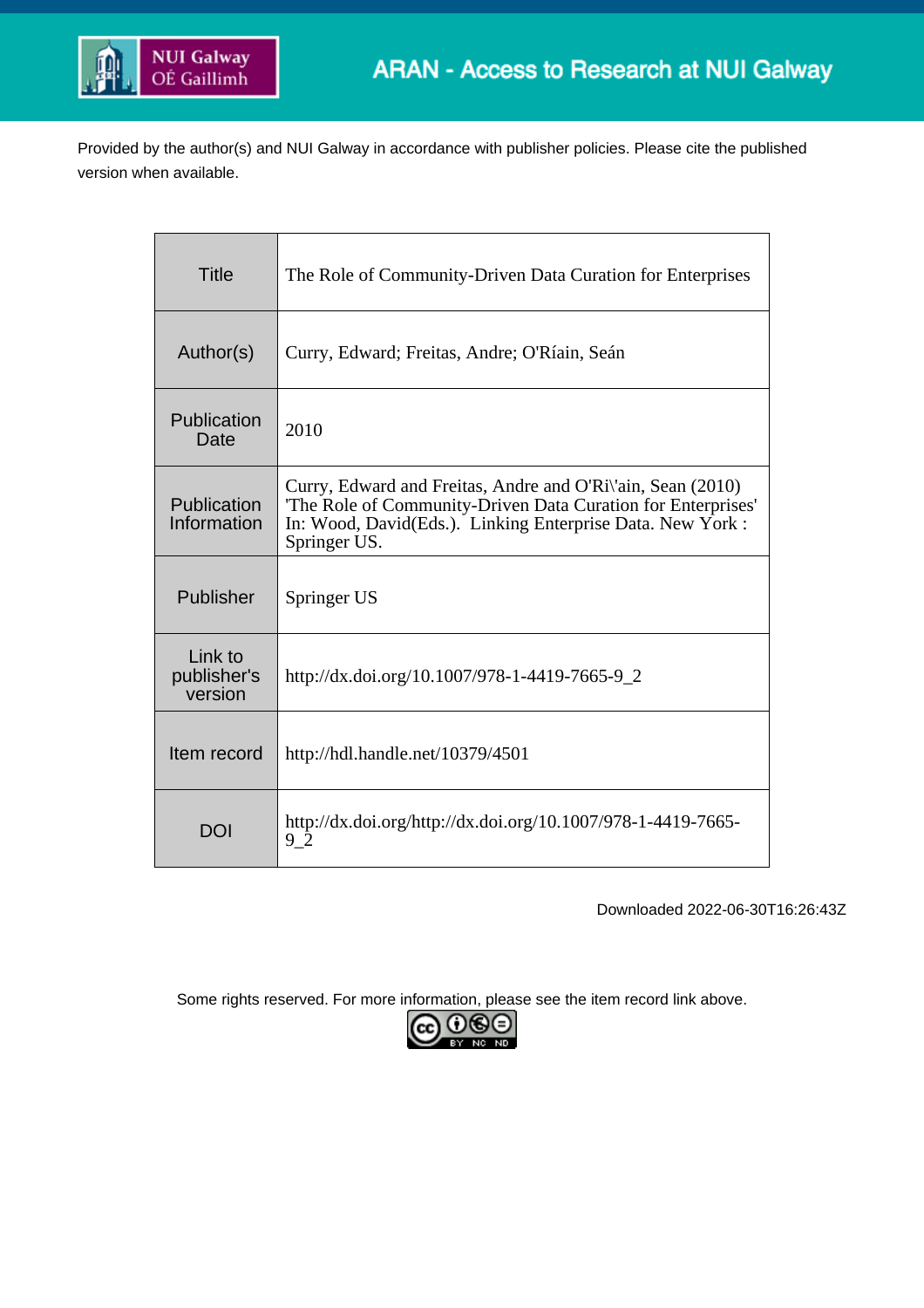# **The Role of Community-Driven Data Curation for Enterprises**

Edward Curry, Andre Freitas, and Sean O'Riáin

**Abstract** With increased utilization of data within their operational and strategic processes, enterprises need to ensure data quality and accuracy. Data curation is a process that can ensure the quality of data and its fitness for use. Traditional approaches to curation are struggling with increased data volumes, and near real-time demands for curated data. In response, curation teams have turned to community crowd-sourcing and semi-automated metadata tools for assistance. This chapter provides an overview of data curation, discusses the business motivations for curating data and investigates the role of community-based data curation, focusing on internal communities and pre-competitive data collaborations. The chapter is supported by case studies from Wikipedia, The New York Times, Thomson Reuters, Protein Data Bank and ChemSpider upon which best practices for both social and technical aspects of community-driven data curation are described.

### **1 Introduction**

[Usin](mailto:curry@deri.org)g data and quantitative analysis to support decision making is a growing trend within the business environment with many companies reaping significant benefits [1]. However, one of the major pitfalls in data driven decision making is poor [quality](mailto:freitas@deri.org) [dat](mailto:freitas@deri.org)a. In its December '09 issue The Economist highlighted the problems

Andre Freitas

Sean O'Riáin

[Edward C](mailto:oriain@deri.org)urry

Digital Enterprise Research Institute, National University of Ireland, Galway, Ireland, e-mail: ed.curry@deri.org

Digital Enterprise Research Institute, National University of Ireland, Galway, Ireland, e-mail: andre.freitas@deri.org

Digital Enterprise Research Institute, National University of Ireland, Galway, Ireland, e-mail: sean.oriain@deri.org

<sup>©</sup> Springer Science+Business Media, LLC 201 0D. Wood (ed.), *Linking Enterprise Data*, DOI 10.1007/978-1-4419-7665-9\_2,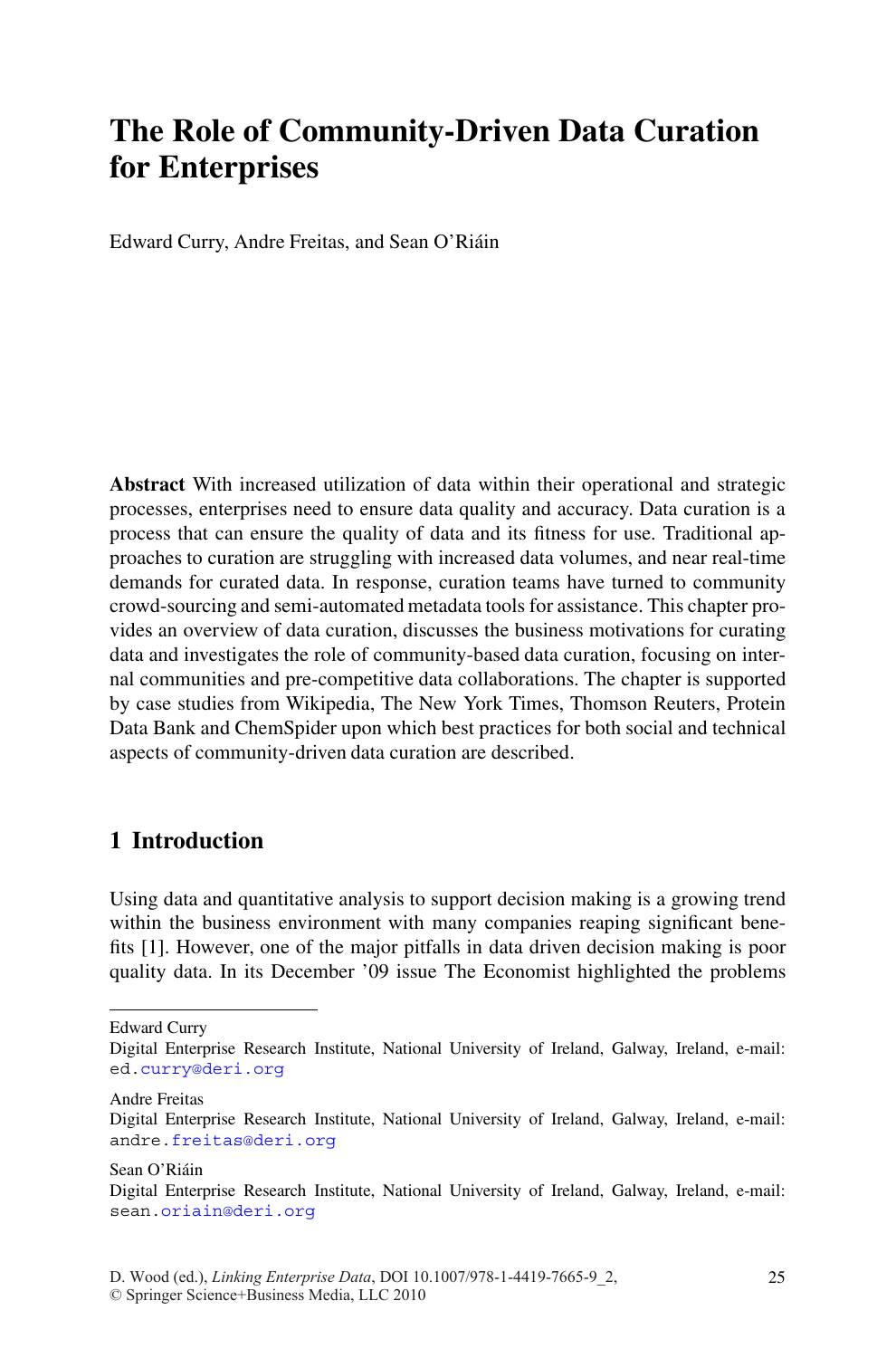some banks have with data quality. "The same types of asset are often defined differently in different programs. Numbers do not always add up. Managers from different departments do not trust each other's figures". One bank official noted "some figures were not worth the pixels they were made of", highlighting inaccurate figures make it very difficult to manage operational concerns such as investments exposure and risk.

Making decision based on incomplete, inaccurate, or wrong information can have disastrous consequences. Decision making knowledge workers need to have access to the right information and need to have confidence in that information. Data curation can be a vital tool to ensure knowledge workers have access to accurate, highquality, and trusted information that can be reliably tracked to the original source, in order to ensure its credibility.

This chapter discusses the business motivations for curating data and investigates the role of community-based data curation, especially pre-competitive collaborations. The chapter provides an overview of data curation supported by case studies from Wikipedia, The New York Times, Thomson Reuters, PDB and ChemSpider along with best practices for both social and technical aspects of data curation.

#### **2 The Business Need for Curated Data**

The increased utilization of data, with a wide range of key business activities (including business intelligence, customer relationship management and supply chain management) has created a data intensive landscape and caused a drastic increase in the sophistication of enterprise data infrastructures. One of the key principles of data analytics is that the quality of the analysis is dependent on the quality of the information analyzed. However, within operational enterprise systems, there is a large variance in the quality of information. Gartner recently estimated that more than 25 percent of critical data in the world's top companies is flawed<sup>1</sup>. Uncertainty over the validity of data or ambiguity in its interpretation can have a significant effect on business operations, especially when it comes to the decision making process. When making decisions or interpreting business intelligence reports or dashboards, business executives must be able to assess the quality of the data they are using.

Perception of data quality is highly dependent on the fitness for use [2]; being relative to the specific task that a user has at hand. Data quality is usually described by a series of quality dimensions which represent a set of desirable characteristics for an information resource (see [3] for a survey of the main data quality frameworks). The following data quality dimensions are highly relevant within the context of enterprise data and business users:

• **Discoverability & Accessibility:** Addresses if users can find the data and then access it in a simple manner. It is important to facilitate users in their search for

<sup>&</sup>lt;sup>1</sup> Gartner, Inc press release. ""Dirty Data' is a Business Problem, Not an IT Problem, says Gartner," March 2, 2007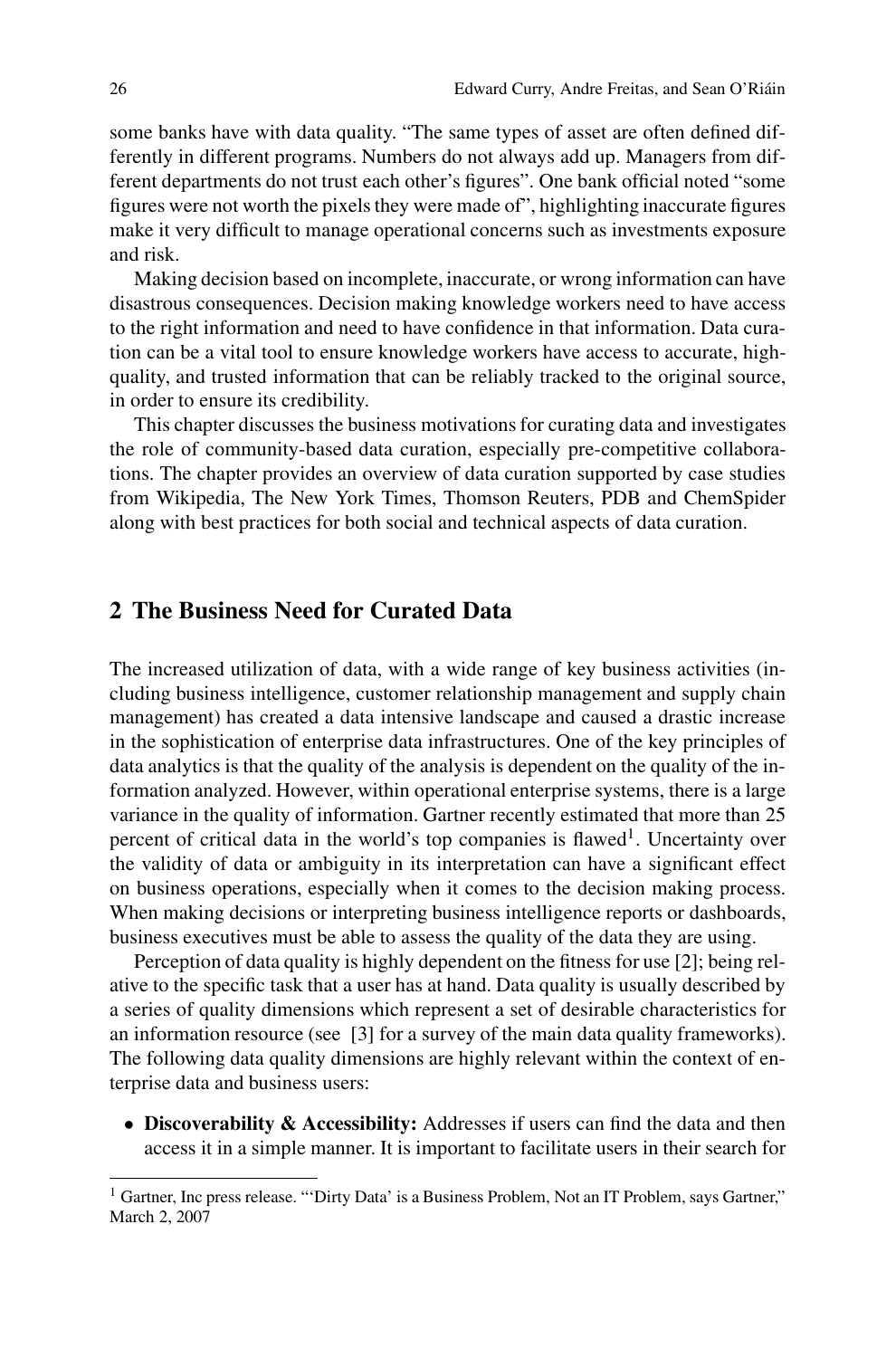information. Data curation can streamline the users search for data by storing and classifying it in an appropriate and consistent manner.

- **Completeness:** Is all the requisite information available? Does it need to be cleansed for errors and duplications? Are there any omissions (values and whole records) from the data? In some cases, missing data is irrelevant, but when the information that is missing is critical to a specific business process, completeness becomes an issue. Data curation can be used to conduct data audits and develop data-retention criteria to improve the completeness of and remove duplications from enterprise data. Curation can also be used to provide the wider context of data by linking/connecting related datasets.
- **Interpretation:** Is the meaning of data ambiguous? Reaching a common interpretation of information is a challenging task. Humans can have different underlying assumption that can significantly affect the way they interpret data. While no technology is capable of eliminating misinterpretations, data curation can ensure that any assumptions made during information collection (and calculations) are made explicit, to minimize misunderstandings.
- **Accuracy:** Is the data correct? Unreliable data has drastically reduced usefulness for the enterprise. Data curation can be used to ensure that data correctly represent the "real-world" values it models.
- **Consistency:** Does the data contradict itself? Are values uniform across datasets? Inconsistent data can introduce significant difficulty for organizations attempting to reconcile between different systems and applications. Data curation can be used to ensure that data is created and maintained to ensure it uses standardized definitions, calculations, terms, and identifiers in a consistent manner.
- **Provenance & Reputation:** Is the data legitimate? Where did the data come from? Can it be reliably tracked back to the original source? Is the source of the data highly regarded? Data provenance can be used to assess the trustworthiness and quality behind data production and delivery. When judging the quality of data the reputation of the data sources and/or data producers (organizations and individuals) can be a critical factor. Data curation activities could be used to both track the source of the data and determine their reputation. Reputation can also include the objectivity of the source/producer. Is the information unbiased, unprejudiced, and impartial? Or does it come from a reputable but partisan source?
- **Timeliness:** Is the information up-to-date? Data curation can be used to determine how up-to-date data is, with respect to the task at hand.

By improving these quality dimensions, data curation can increase the credibility and trust of data that passes through the curation process. However, not all enterprise data should be curated. Data curation is suited to knowledge-centric data rather than transactional operations data. It is important to note that not all knowledge-centric enterprise data should be curated, given the associated effort and cost required it would not make sense to do so. Each organization must identify what data would benefit most from curation, and determine if potential returns would support the required investment.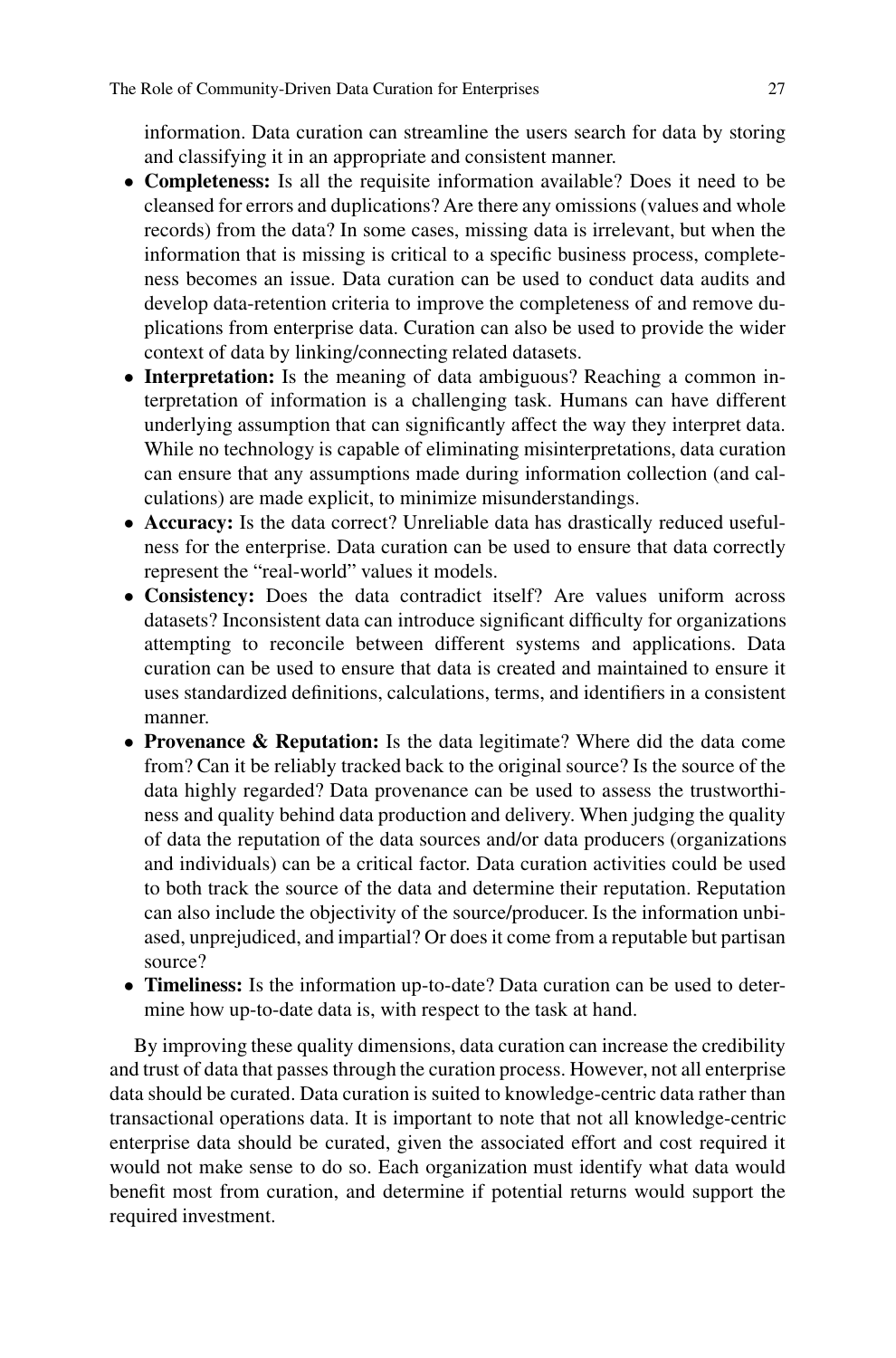Data governance is an emerging field that is a convergence of data quality, data management, business process management, and risk management which surrounds the handling of data in an organization. A full discussion of data governance is outside the scope of this chapter, but it is important to know that data curation is a complimentary activity that can form part of an overall data governance strategy for the organization.

### **3 Data Curation**

Digital curation is the process of establishing and maintaining a trusted body of digital information within long term repositories for current and future use by researchers, scientists, historians, and scholars generally. Specifically digital curation is defined as the selection, preservation, maintenance, collection, and archiving of digital assets [4].

Data curation, a subset of digital curation, is the active management and appraisal of data over its life-cycle of interest. In the same manner in which a museum curator ensures the authenticity and organization of a museum's collection, data curation is performed by expert curators responsible for improving the accessibility and quality of data. Data curators (also known as bio curators, scientific curators, or data annotators) are recognized as the "museum cataloguers of the Internet age" [5] who have the responsibility to ensure that data is trustworthy, discoverable, accessible, reusable and fit for its current intended use.

#### *3.1 How to Curate Data*

The Digital Curation Centre<sup>2</sup> provides extensive support services on digital curation and preservation to the established 'traditional' curation community outlining initiatives towards curation standards, procedures and tools. For the purposes of this chapter, we will provide a high-level overview of some key questions must be addressed to setup a curation process within an organization.

An obvious starting point is to identify the business use case for creating a curated dataset. Typically a curation effort will have a number of motivations to curate data, including improving accessibility, quality, or tracking provenance.Once clearly est[ablished, one can st](http://www.dcc.ac.uk)art to define "how" the data will be curated. There is no single correct way to curate data and there are many ways to setup a data curation effort. The major factors that will influence the curation approach include the:

- Quantity of data to be curated (include new and legacy data),
- Rate of change of the data,
- Amount of effort required to curate the data, and the

<sup>2</sup> Digital Curation Centre, http://www.dcc.ac.uk/ Last Accessed on 8th June 2010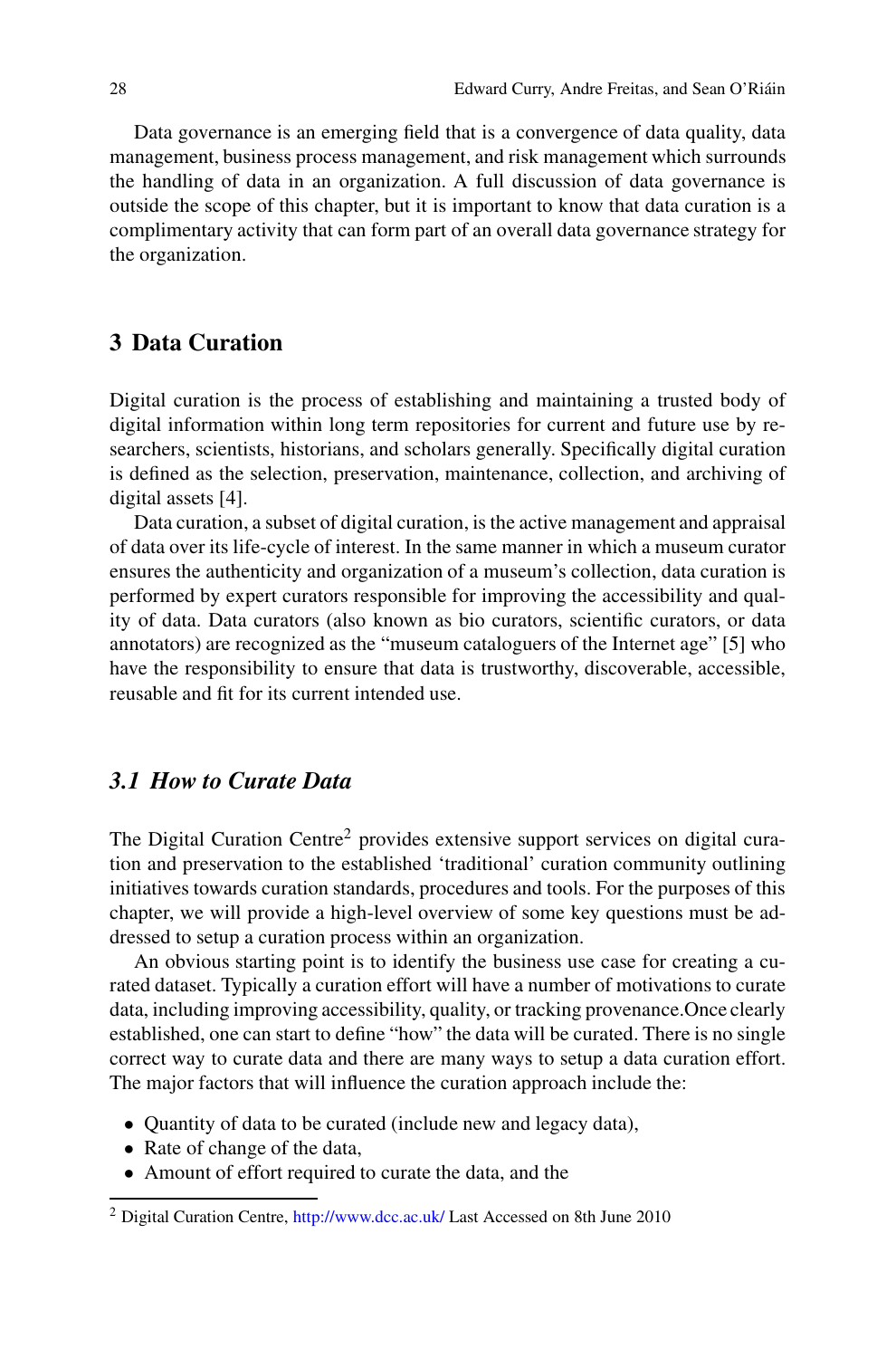• Availability of experts.

Once these factors are determined, an estimation of the work required to curate the data can be made. If dealing with an infrequently changing small quantity of data (*<*1,000 records) with minimal curation effort (minutes per record), curation could be easily undertaken by an individual. However, once the number of records enters the thousands, a curation group/department with a formal process has to be considered. Curation departments can deal with large curation efforts, especially when they utilize software to support the curation process, but there is a limit to their scalability. When curating large quantities of dynamic data (*>*million records) even the most sophisticated curation department can struggle with the workload. An approach to curate data on this scale is to utilize crowd-sourcing *communitybased curation* in conjunction with computer-based curation. One popular crowdsourcing technique is *sheer curation* that integrates curation activities within the normal workflow of those creating and managing the target data. These curation approaches are not mutually exclusive and can be used in conjunction to curate data. These blended approaches are proving to be successful.

#### **3.1.1 Setting up a Curation Process**

- **Identify what data you need to curate:** Will you be curating newly created data and/or legacy data? How is new data created? Do users create the data, or is it imported from an external source? How frequently is new data created/updated? What quantity of data is created? How much legacy data exists? Where does the legacy data reside? Is it stored within a single source, or scattered across multiple sources.
- **Identify who will curate the data:** Curation activities can be carried out by individuals, departments or groups, institutions, communities, etc.
- **Define the curation workflow:** How will curation activities be carried out? The curation process will be heavily influenced by the previous two questions. The two main methods to curate data are a curation group/department or a sheer curation workflow that enlists the support of users.
- **Identity the most appropriate data-in and data-out formats:** What is the best format for the data to be expressed? Is there an agreed standard format within the industry or community? Choosing the right data format for receiving data and publishing curated data is critical; often a curation effort will need to support multiple formats to ensure maximum participation.
- **Identify the artifacts, tools, and processes needed to support the curation process:** A number of artifacts, tools, and processes can support data curation efforts, including workflow support, web-based community collaboration platforms. A number of algorithms exist to automate or semi-automate curation activities  $[6]$  such as data cleansing<sup>3</sup>, record duplication and classification algorithms [7] that can be used within sheer curation.

<sup>&</sup>lt;sup>3</sup> Detecting and correcting (or removing) inaccurate or corrupt records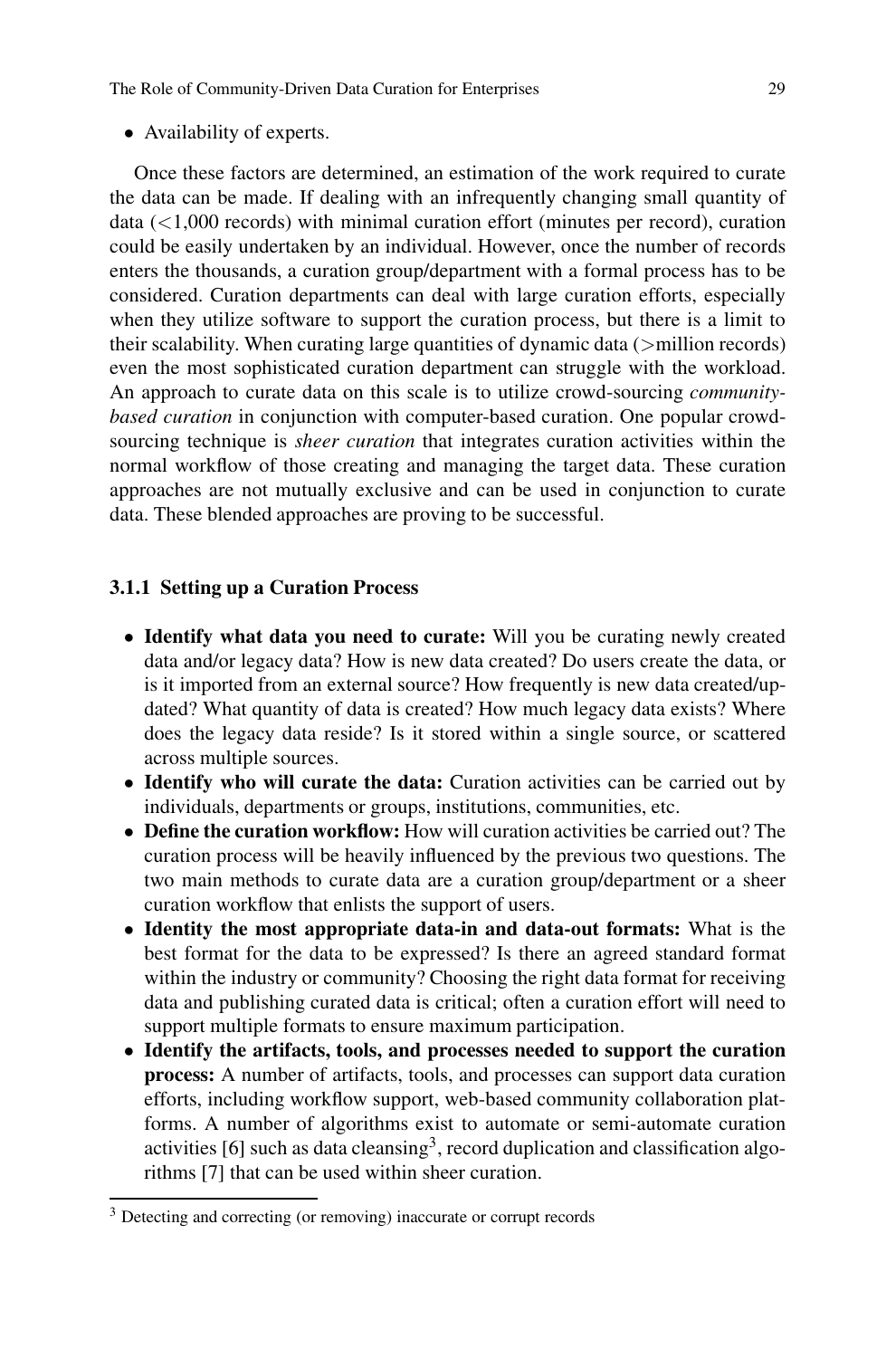#### **4 Community-based Curated Enterprise Data**

Data curation can be a time consuming and difficult task. Often the effort required to curate anything but a trivial dataset is beyond the capability and capacity of a single individual. As such, it is often within the interest of individuals to join community efforts to curate the data. By becoming part of a community, participants are able to share the costs, risks and technical challenges, while benefiting from the wisdom of the community and the network effect for their curated dataset. One of the most popular community curated datasets is the Wikipedia online encyclopedia, which will be analyzed as one of the case studies in this chapter.

Many enterprises use community-based approaches to meet their data curation needs, which have proved very successful for knowledge centric data curation. Depending on the requirements of the data, an enterprise can utilize an internal community or participate with an external community to collaboratively curate data.

In order to determine the right model, one must consider a number of issues, such as:

- What the purpose of the community is?
- Who participates within the community?
- Will access to the curated dataset be publicly available? Or restricted?
- Is the curation process open to public participation? Or limited to a selected curation group?
- What is the community governance model?

Once these questions are answered one can start to determine what community model will best suit. Two popular models are *internal corporate communities* and *external pre-competitive communities*.

#### *4.1 Internal Corporate Community*

Enterprises have started to tap the potential of their workforce to assist within the data curation process. Internal corporate communities can be utilized to curate competitive enterprise data that will remain internal to the company, although this may not always be the case (e.g. product technical support and marketing data). Internal communities often work in conjunction with a formal curation department and their governance will typically follow the organization's internal governance model.

A typical approach is to create a department that consists of curation experts that can work in conjunction with subject matter experts to curate data, after it has been created, in a post hoc manner. This "traditional" form of data curation has proved to be very successful. However, the post-hoc nature of the approach creates a delay in the availability of curated data. With business relying more on data in their dayto-day operations, there is a need to reduce the time taken to make curated data available. Making the situation even more challenging is the increased quantities of data that need to be curated. Data curation teams have found it difficult to scale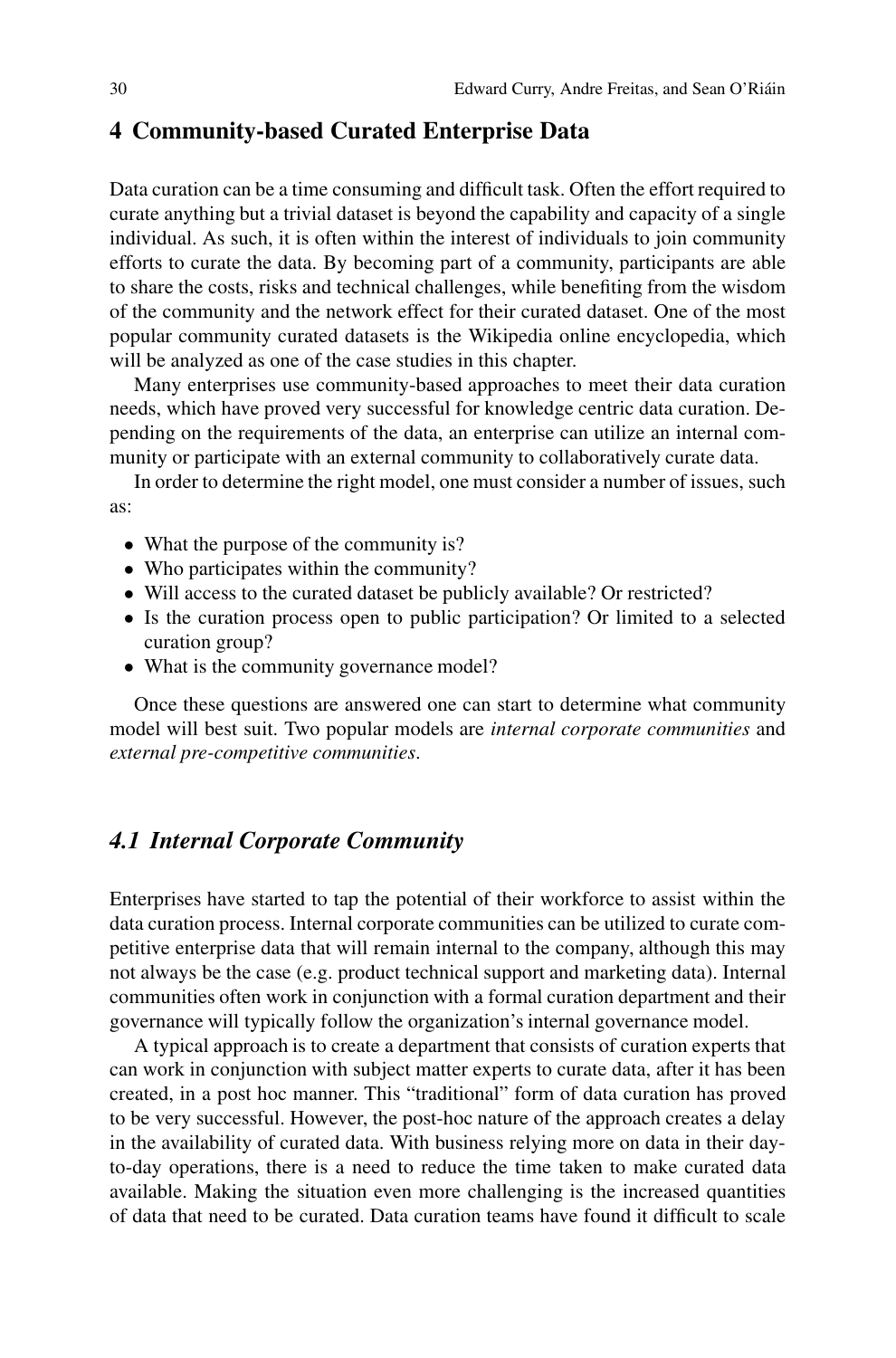the traditional approach and have turned to crowd-sourcing [8] and automated/semiautomated metadata annotation tools to assist the curation process [6].

With the increased use of online collaboration tools and the need to curate larger amounts of data, many enterprises have employed decentralized approaches to data curation by turning to internal communities of users to curate data. Often the curation task can be done as the data is created. *Sheer curation*, or *curation at source*, is an approach to data curation where lightweight curation activities are integrated into the normal workflow of those creating and managing data and other digital assets. The results of the sheer curation process can be made immediately available. Sheer curation activities can be as simple as vetting or "rating" the results of a categorization process performed by a curation algorithm. Sheer curation activities can also be combined with the activities of a post hoc curation department to provide more sophisticated curation activities. These blended approaches to data curation allow more immediate access to curated data while also ensuring the quality control that is only possible with an expert curation team.

### *4.2 External Pre-competitive Communities*

For data that must remain private to an enterprise, for competitive reasons, internal communities are best suited. However, a growing trend is for enterprises to participate within external data curation communities where the data is deemed to be precompetitive [8, 9]. Many organizations, both commercial and non-profit, have come together to build sustainable data curation communities that share costs, risks, and technical challenges between members. These communities leverage a larger user base for crowd-sourcing and provide a distinct advantage to improve the wisdom of the crowds [8].

Pre-competitive collaboration is a well-established technique, with a number of industries realizing the benefits of an open innovation model for collaboration. Notable examples are the Airbus consortium of European aircraft manufacturers, the Sematech consortium of US semiconductor manufacturers, and banks working together to launch Visa and MasterCard.

A typical company will leverage its propriety data for competitive advantage. However, many companies also utilize common data that does not provide any competitive advantage. While this data has little potential for differentiation, the company must still invest in maintaining and curating the data. Often many companies will duplicate this effort in-house, incurring the full-cost of maintaining the dataset. In order to avoid this unnecessary cost, companies can collaborate within pre-competitive initiatives.

Pre-competitive data is information that can be shared without conferring a commercial advantage to a competitor. Pre-competitive curation collaboration activities between organizations can help to overcome decreasing budgets by reducing the costs required to provide and maintain data, while increasing the quantity, quality and access to non-competitive data. Company participation within a pre-competitive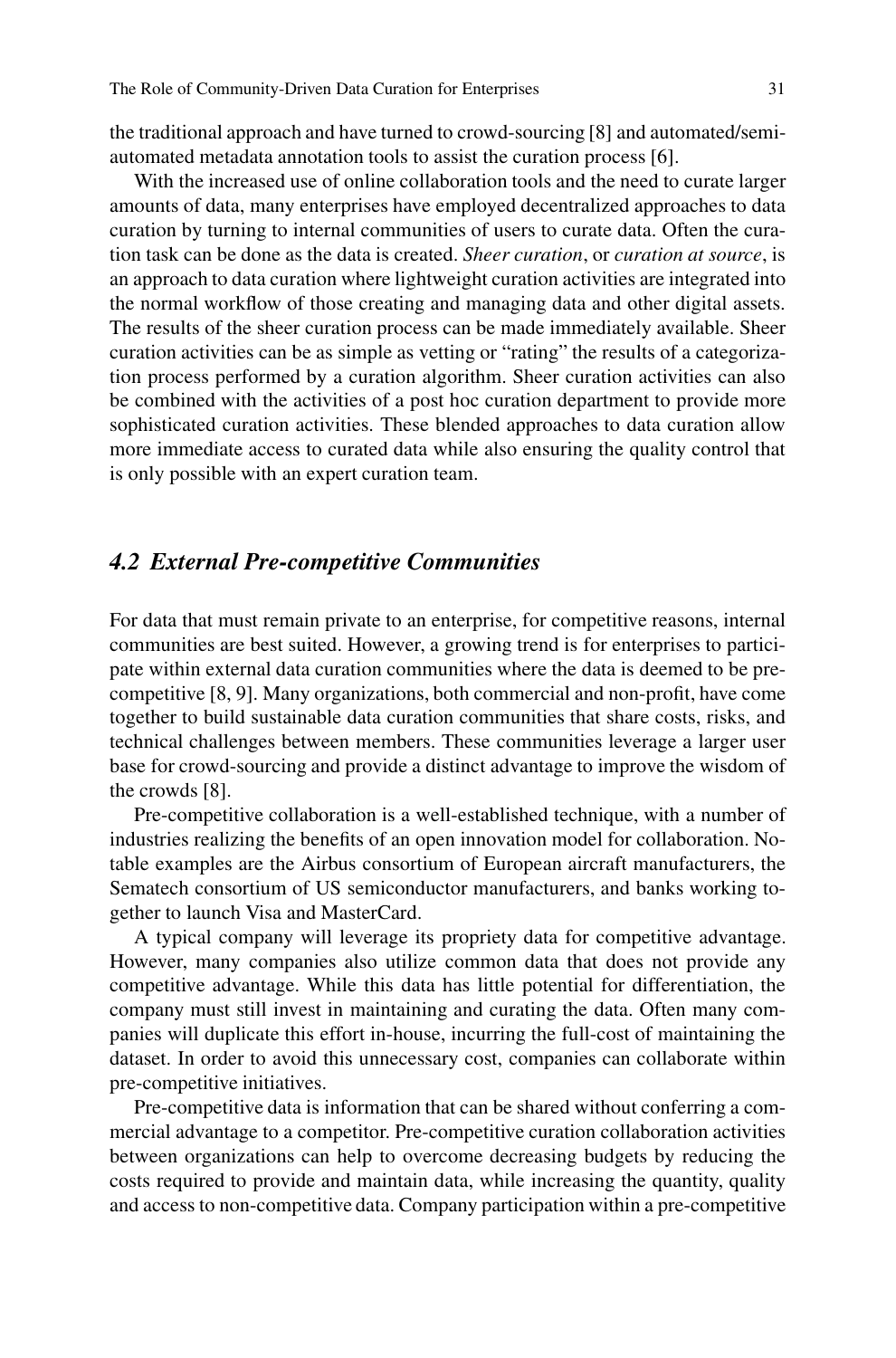community can take the form of a direct monetary contribution, personnel contribution, and/or by donating datasets. The common data curation tasks can be carried out once within the public domain rather than multiple times within the private domains of each company.

Participation within a pre-competitive curation community allows participating companies to focus on value-adding competitive activities such as data analysis and data exploration, the Protein Data Bank and ChemSpider case studies being examples of this. Another example is the Pistoia Alliance, a consortium in the Pharmaceutical industry 4. The objective of these communities is to move the "competitive onus" from novel data to novel algorithms by shifting the "emphasis from 'proprietary data' to a 'proprietary understanding of data'"[10]. The scope of the community can also extend beyond just data curation tasks to include collaboration for developing common pre-competitive software infrastructures for manipulating and storing the data.

Two popular community models are: *organization consortium* and *open community*. An *organization consortium* is a type of community which operates like a private democratic club where participating organizations collaborate on curation activities. The benefit is being able to share risks, costs and technical challenges while also sharing any potential IP created. Consortiums are usually a closed community where members are invited based on their skill set to provide a contribution to curation activities. The availability of the resulting output data may be publicly available or limited to the consortium members. Consortiums follow a democratic process; however the voting rights of each member may reflect the level of investment they make within the consortium. Within these scenarios larger players may become the leaders of the consortium.

Within an *open community* everyone can participate. The founder(s) of the community defines the desired curation activity and seeks public support from a potential unlimited number of participants who feel they have the skills to provide or contribute to curation activates. Wikipedia, Linux, and Apache are good examples of large open communities where anyone can contribute.

## **5 Case Study: Wikipedia - The World Largest Open Digital Curation Community**

Wikipedia is an open-source encyclopedia, built collaboratively by a large com[munity of web editors. T](http://www.pistoiaalliance.org)he success of Wikipedia as one of the most important sources of information available today still challenges existing models of content creation. As of March 2010, Wikipedia counted more than 19,000,000 articles, with over 3,200,000 in the English language. Wikipedia covers near 270 languages and counts with more than 157,000 active contributors. Previous investigations showed the evidence that both the accuracy [11] and stylistic formality [12] are equivalent to

<sup>4</sup> The Pistoia Alliance http://www.pistoiaalliance.org/ Last Accessed on 8th June 2010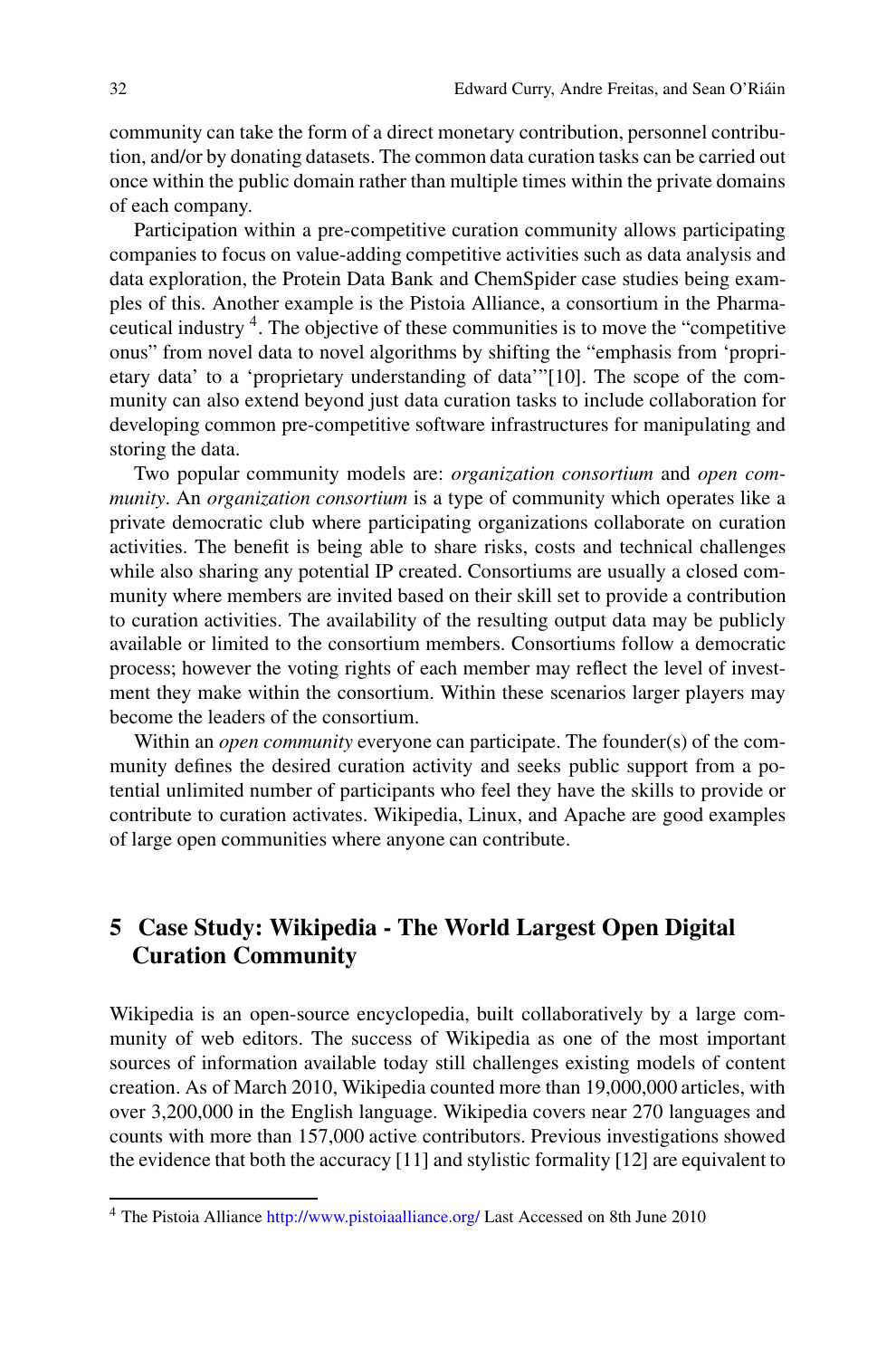The Role of Community-Driven Data Curation for Enterprises 33

resources developed in expert-based closed communities such as the Columbia and Britannica encyclopedias. Despite the fact that the term 'curation' is not commonly addressed by Wikipedia's contributors, the task of digital curation is the central activity of Wikipedia editors, who have the responsibility for information quality standards.

Wikipedia uses a wiki as its main system for content construction. Wikis were first proposed by Ward Cunningham in 1995 and allow users to edit contents and collaborate on the Web more efficiently. MediaWiki, the wiki platform behind Wikipedia, is already widely used as a collaborative environment inside organizations<sup>5</sup>. Important cases include Intellipedia, a deployment of the MediaWiki platform covering 16 U.S. Intelligence agencies<sup>6</sup>, and Wiki Proteins, a collaborative environment for knowledge discovery and annotation [13].

The investigation of the collaboration dynamics behind Wikipedia can highlight important features and good practices which can be applied to different organizations. Our analysis focuses on the curation perspective and covers two important dimensions: *social organization* and *artifacts, tools & processes* for cooperative work coordination. These are key enablers that support the creation of high quality information products in Wikipedia's decentralized environment.

### *5.1 Social Organization*

One important feature behind the Wikipedia initiative is the idea of lowering barriers for new contributors, by allowing any user, without prior registration, to edit its contents. What one would have expected to lead to a chaotic scenario, proved to be, in practice, a highly scalable approach for high quality content creation on the Web. Wikipedia relies on a simple but highly effective way to coordinate its curation process and accounts and roles are in the base of this system.

Wikipedia has four main types of accounts: (a) anonymous users - which are identified by their associated IP address, (b) registered users - users with an account in the Wikipedia website, (c) administrators - registered users with additional permissions in the system and (d) bots - programs that perform repetitive tasks. All users are allowed to edit Wikipedia contents. Administrators, however, have additio[nal](http://www.mediawiki.org/wiki/Sites) [permissions](http://www.mediawiki.org/wiki/Sites) [in](http://www.mediawiki.org/wiki/Sites) [the](http://www.mediawiki.org/wiki/Sites) [system.](http://www.mediawiki.org/wiki/Sites)

For the definition of the central roles in the curation process we refer to a subset [of the roles identified by Stivilia \[14\]:](https://www.cia.gov/news-information/featured-story-archive/intellipedia-celebrates-third-anniversary.html) *editor, administrator, bureaucrat, steward, [ar](https://www.cia.gov/news-information/featured-story-archive/intellipedia-celebrates-third-anniversary.html)bitrator, mediator* and *bots*[. The roles can provide a more cle](https://www.cia.gov/news-information/featured-story-archive/intellipedia-celebrates-third-anniversary.html)ar perspective of the tasks that accounts perform, where the arbitrator and the mediator roles can be performed by bureaucrats and administrators. Bureaucrats and stewards are special

<sup>5</sup> MediaWiki Testimonials, http://www.mediawiki.org/wiki/Sites using MediaWiki/corporate Last Accessed on 8th June 2010

<sup>6</sup> CIA.gov Featured Article, "Intellipedia Celebrates Third Anniversary with a Successful Challenge", https://www.cia.gov/news-information/featured-story-archive/intellipedia-celebratesthird-anniversary.html Last Accessed on 8th June 2010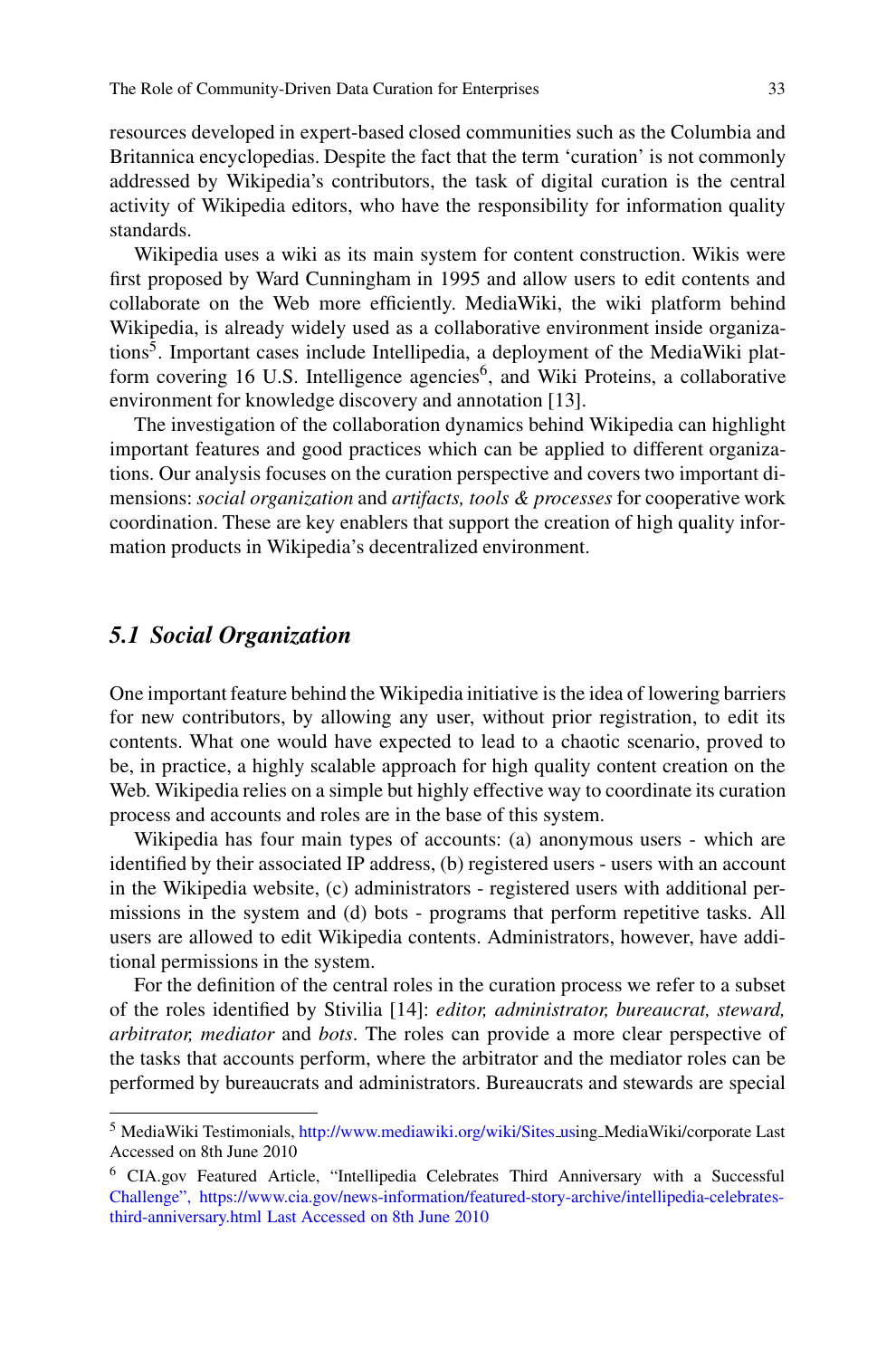types of administrators who can perform additional functions while acting on consensus. For a more detailed description of the accounts and roles types the reader is directed to Stivilia [14].

Wikipedia can provide important insights about the social dynamics of open collaboration on the Web. Kollock concluded that the incentives behind open collaboration are based on the expectation of future reciprocity from the community, the improvement of one's reputation and the sense of efficacy (contributing effectively to a meaningful project) [15]. While Bryant et al. [16] investigated the transformation of roles in the process of becoming a Wikipedian (a Wikipedia editor). By interviewing Wikipedians, the authors observed that, over time, the focus of editors commonly changed from curators of a few articles in topics where they were familiarized to a more global curation perspective, motivating and enforcing the quality assessment of Wikipedia contents as a whole.

#### *5.2 Artifacts, Tools and Processes*

Wikipedia makes use of different artifacts, tools and processes to provide editors guidance in the digital curation process. In contrast to other environments where information quality is enforced by the application of restrictive permission mechanisms, Wikipedia provides a minimal and effective infrastructure as described below.

- **Wiki Article Editor (Tool):** A wiki is a website which allows users to easily create, edit and publish contents in web pages through the use of a WYSIWYG or markup text editor.
- **Talk Pages (Tool):** Talk pages represent a public arena for discussions around Wikipedia resources. Talk pages are used with the purpose of discussion lists where each editable resource has an associated Talk page. The work of Viégas et al. [17] provide a detailed analysis of the talk pages role in the coordination of the edition of resource contents. Talk pages serve as a multichannel tool allowing users to request/suggest editing coordination, request for information, reference vandalism, reference Wikipedia guidelines and policies, reference internal Wikipedia resources, write off-topic remarks, make polls, request peer review, define status through information boxes, post images, together with other minor uses.
- **Watchlists (Tool):** Every user can put a Wikipedia resource in a watchlist in order to receive notifications of changes of the state of a specific resource. Watchlists help curators to monitor actively the integrity and quality of the set of resources which they contribute.
- **Permission Mechanisms (Tool):** Users with administrator status have the permission to perform critical actions inside the system such as remove pages, grant administrative permissions for new users.
- **Automated Edition (Tool):** Bots are automated or semi-automated tools that perform repetitive tasks over the Wikipedia contents.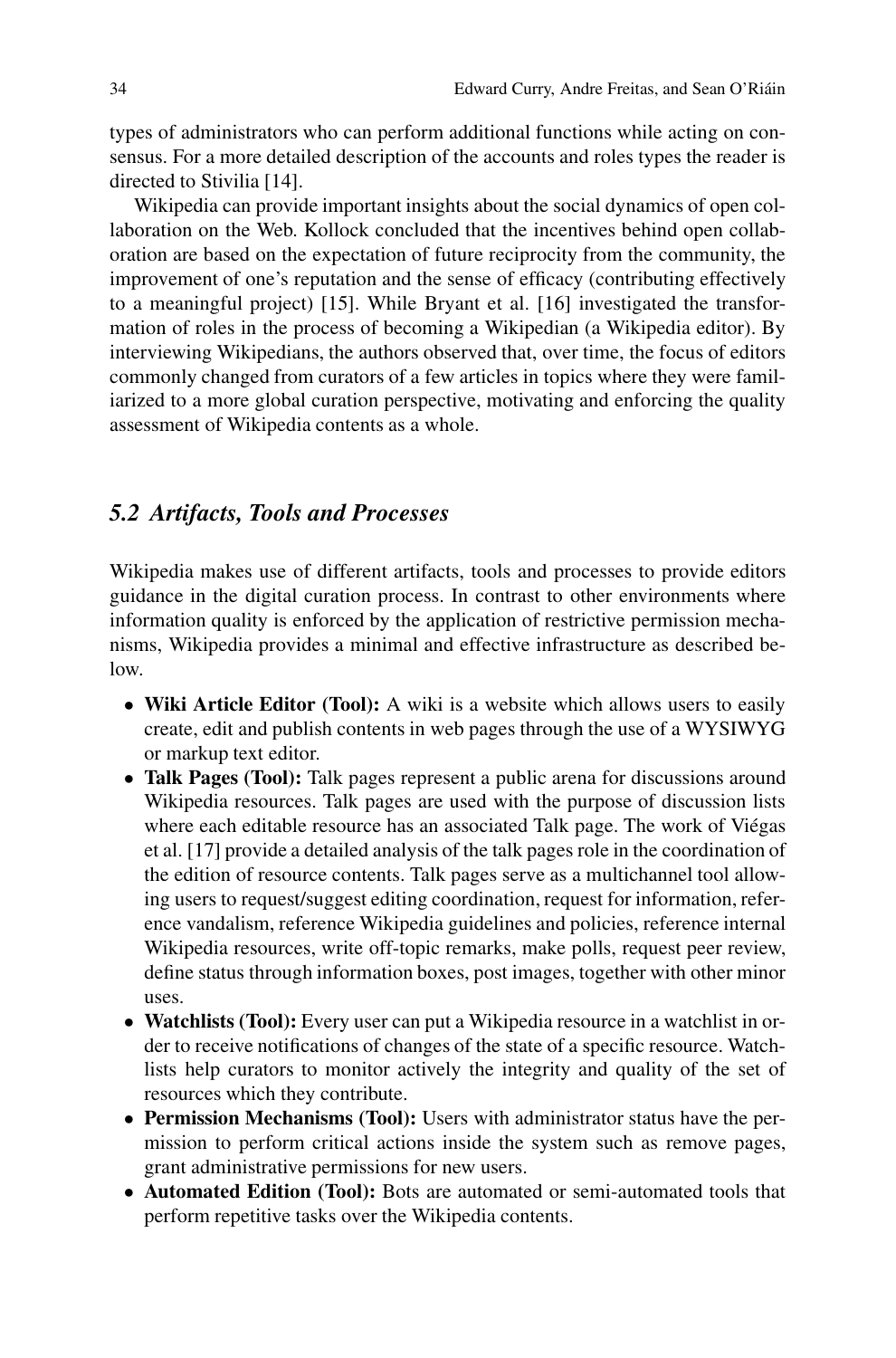The Role of Community-Driven Data Curation for Enterprises 35

- **Page History and Restore (Tool):** The historical trail of changes of a Wikipedia Resource can be accessed in the page history. Editors with certain administrator status can restore the previous status of a resource.
- **Guidelines, Policies & Templates (Artifact):** Resources including 'The Perfect Article'<sup>7</sup>, Featured Articles<sup>8</sup> and Layout<sup>9</sup>, define the curation guidelines for editors to assess the quality of an article. In addition, a comprehensive set of policies<sup>10</sup>, covering every critical aspect of the editorial process behind Wikipedia, are defined.
- **Dispute Resolution (Process):** Disputes between editors over the contents of an article can lead to different dispute resolution mechanisms.
- **Article Edition, Deletion, Merging, Redirection, Transwiking, Archival (Process):** These processes describe the curation actions over Wikipedia resources.

#### *5.3 DBPedia - Community Curated Linked Open Data*

Wikipedia provides document-centric access access to information. DBPedia, on the other hand, provides direct access to data through its comprehensive infrastructure of concept URIs, their definitions and basic types.

As of March 2010, DBPedia counted 3.4 million entities and 1 billion RDF triples. DBPedia inherits the massive volume of curated data available at Wikipedia and indirectly uses its wiki infrastructure as a curation platform. Since DBpedia has a broad scope of entities covering different areas of the human knowledge, it is natural hub for connecting datasets, where external datasets could link to its concepts.

The DBPedia knowledge base is built using the information present in well defined links inside the article and infobox-specific properties. The general properties include a label, an abstract, a link to the Wikipedia Article, links to related DBPedia entities, links to external Web resources, a link to an image of the concept and geo-coordinates. Infobox specific properties are mapped using two types of extractors: generic infobox extraction, which build predicates directly from the pairs of attribute-value present on infoboxes and mapping-based infobox extraction, which uses a manually created ontology (170 classes, 720 properties) built from the 350 [most frequent infobo](http://en.wikipedia.org/wiki/Wikipedia:The)xes templates to map the attribute-value pair to the ontology [terms. The reader is referr](http://en.wikipedia.org/wiki/Wikipedia:Featured)ed to [18] for a more detailed discussion about the extrac[tion process behind DBP](http://en.wikipedia.org/wiki/Wikipedia:Layout)edia.

[The use of a wiki a](http://en.wikipedia.org/wiki/Wikipedia:List)s a collaborative platform for the creation and maintenance of lightweight ontologies is covered by Hepp et al. in [19], which also found that Wikipedia can provide high quality and stable concept identifiers. Hepp also high-

<sup>7</sup> http://en.wikipedia.org/wiki/Wikipedia:The perfect article Last accessed on 8th June 2010

<sup>8</sup> http://en.wikipedia.org/wiki/Wikipedia:Featured articles Last accessed on 8th June 2010

<sup>9</sup> http://en.wikipedia.org/wiki/Wikipedia:Layout Last accessed on 8th June 2010

<sup>10</sup> http://en.wikipedia.org/wiki/Wikipedia:List of policies Last accessed on 8th June 2010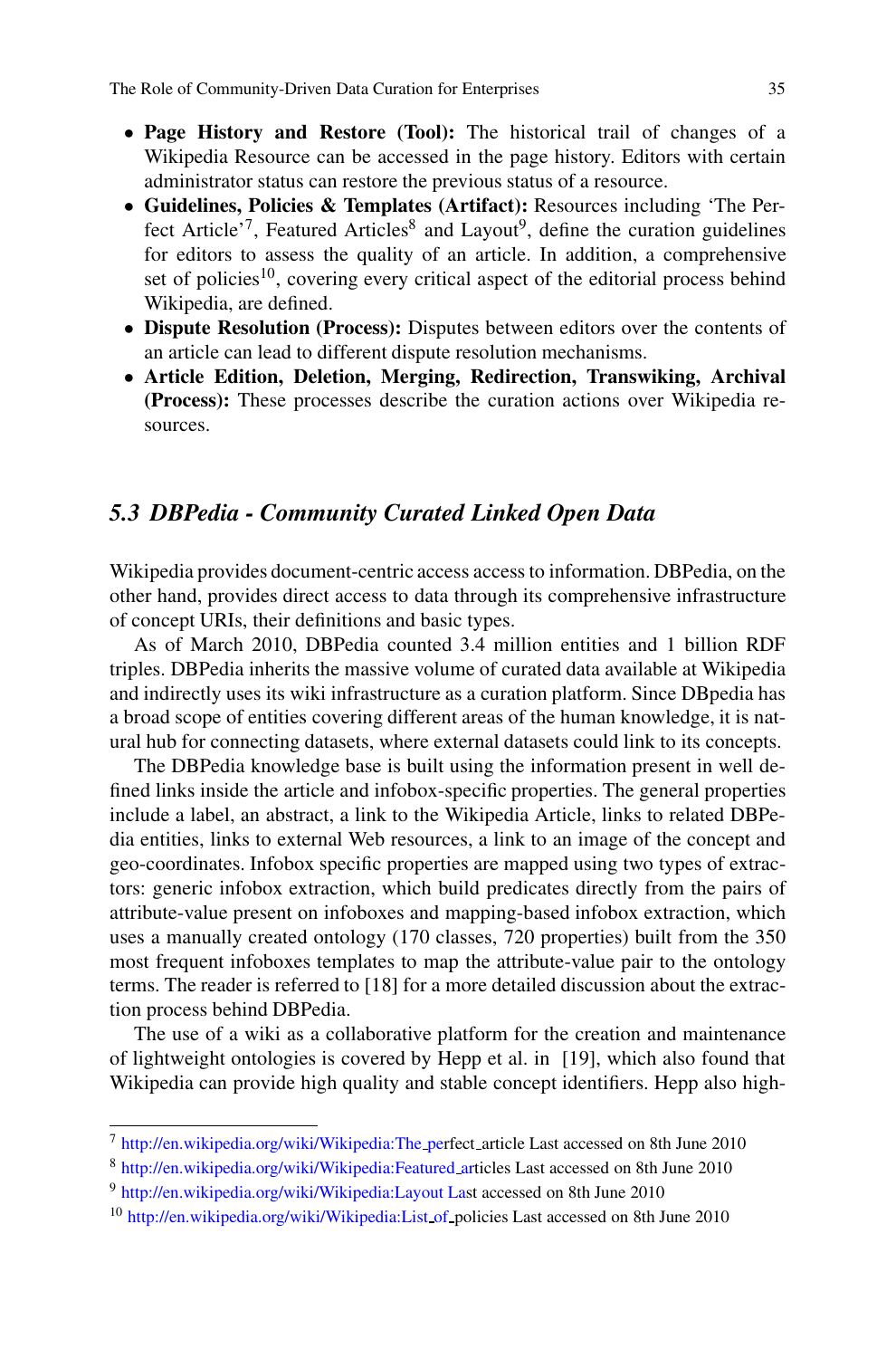lights that ontologies work not only as a formal representation of a specific domain but also as a community contract over this representation. By having a larger community of contributors, the collaboratively created ontology is more likely to express this social agreement. One additional positive point is the fact that, by being a widespread and popular technology, wikis can lower the entry barriers for collaborative data curation. In this context, despite being targeted to document curation, wikis can also support data curation.

### **6 Case Study: The New York Times - 100 Years of Expert Data Curation**

The New York Times (NYT) is the largest metropolitan and the third largest newspaper in the United States. The Times website, *nytimes.com*, is ranked as the most popular newspaper website in the United States and is an important source of advertisement revenue for the company. The NYT has a rich history for curation of its articles and its 100 year old curated repository has ultimately defined its participation as one of the first players in the emerging Web of Data.

#### *6.1 Data Curation*

The history of data curation in The New York Times dates back to 1913 when, fearing competition with the New York Sun, the publisher and owner Adolph S. Ochs decided to provide a set of additions to the newspaper. One of these additions was the New York Times Index, an ambitiously organized catalog of articles titles and summaries (containing the issue, date and column of the original article), published in a period of time, categorized by subject and names. The Index was introduced on a quarterly basis at first, being later produced on an annual basis. With the introduction of the NYT Index, the typically transitory content of the newspaper became an important source of searchable historical data, often used to settle historical debates.

In order to create a high quality catalog, an Index Department was created, marking the start of a systematic data curation and cataloguing effort over the NYT resources (since 1851 the NYT already had a low quality index for internal use). In the following years, the Index Department developed a comprehensive catalog using a controlled vocabulary covering subjects, personal names, organizations, geographic locations and titles of creative works (books, movies, etc), linked to articles and their summaries. As of March 2010 the Index Department is 15 people strong.

The process of consistently and accurately classifying news articles over a large period of time can pose numerous challenges. Over the time span of 100 years the keywords used to express subjects may show some variance due to cultural or legal constraints. The identities of some entities, such as organizations and places, changed over time. Other entities, in particular names derived from non-Latin al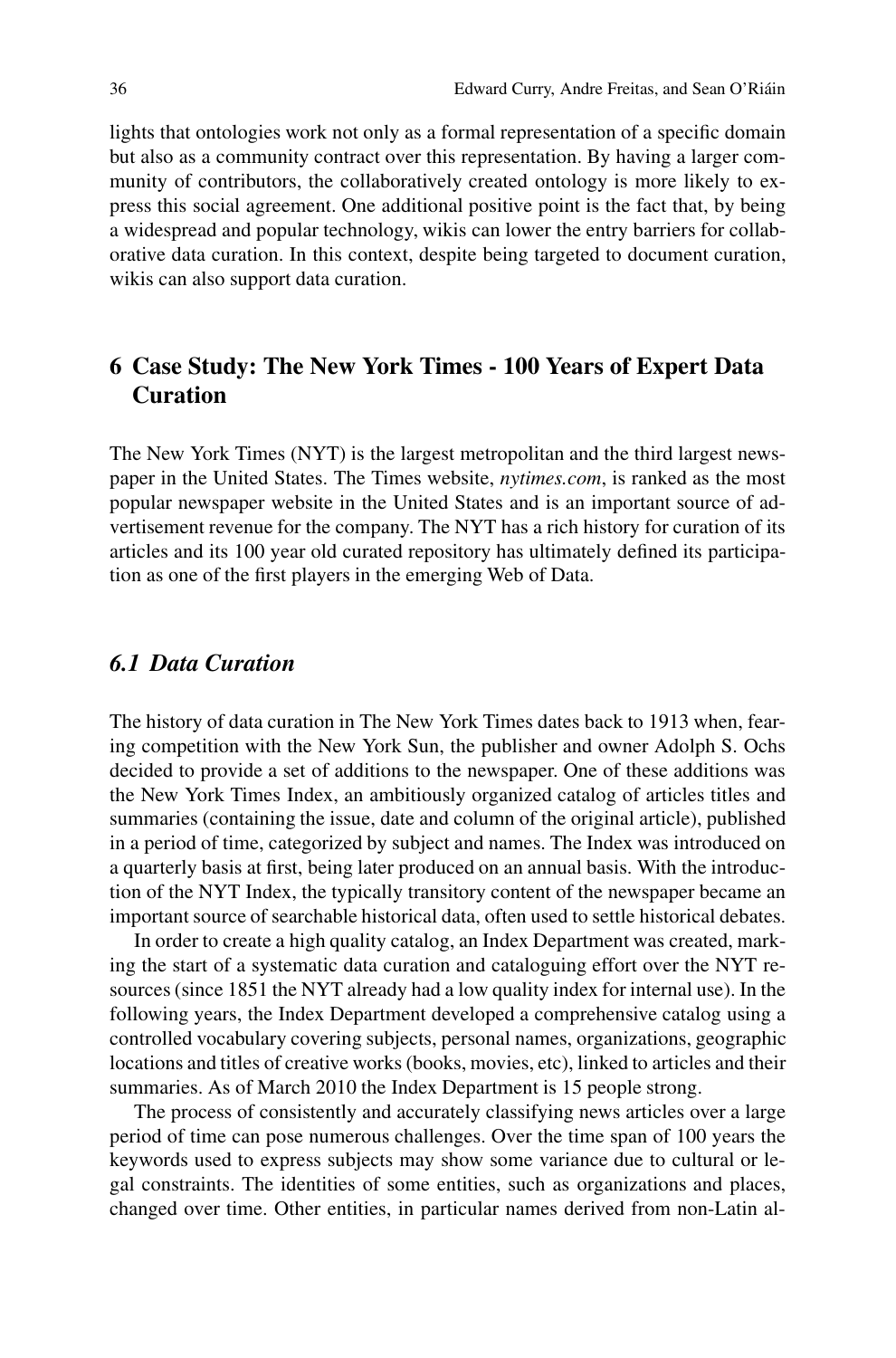phabets may show different lexical expressions. In addition, the NYT controlled vocabulary grew to hundreds of thousands of categories adding considerable complexity to the classification process.

With the increase of importance of the Web to the NYT, there was a need to improve the categorization of online contents. The curation carried out by the Index Department in library-time (days to weeks) was not suitable for real-time demands of online publishing. The print versions of the paper could handle a next-day index, but nytimes.com needed a same-day index. To meet this challenge, the NYT introduced a two stage curation process where the editorial staff performed best-effort semi-automated sheer curation at the point of online publication with the Index Department following up with long-term accurate classification and archiving. This blended [approach](#page-14-0) provides the best of both worlds, with the non-expert journalist's curators providing instant accessibility to online users, and the Index Department providing long-term high-quality expert curation in a "trust but verify" approach.

The editorial staff of the New York Times consists of several hundreds journalists who work as first level curators in the content classification process. Two *taxonomy managers* review the work of the first level curators, providing constant feedback into the classification process.

The basic workflow (see Figure 1) of the first level curation starts with an article getting out of the newsroom. Using a Web application, a member of the editorial staff submits the new article through a rule based information extraction system (in this case, SAS Teragram<sup>11</sup>). Teragram uses a set of linguistic extraction rules which are created by the taxonomy managers based on a subset of the controlled vocabulary used by the Index Department. Teragram suggests tags based on the Index vocabulary that can potentially describe the content of the article. The member of the editorial staff then selects the terms that better describe the contents and inserts new tags if necessary. The classification is reviewed by the taxonomy managers and the content is published online. In a later stage the article receives a second level curation by the Index Department, which appends additional tags and a summary of the article to the stored resource.

### *6.2 Publishing Curated Linked Data*

In 2009 the NYT announced the publication of a subset of nearly 10,000 tags of [its indexing vocabu](http://www.teragram.com)lary as Linked Open Data (LOD), becoming one of the early compa[nies to open their data](http://data.nytimes.com) as Linked Data. The NYT LOD initiative<sup>12</sup> intends to expand its vocabulary coverage to a larger set of the index.

As of March 2010, the NYT dataset consists of people, organizations and locations. The published data is complemented by the NYT Restful API, where appli-

<sup>11</sup> SAS teragram http://www.teragram.com Last Accessed on 8th June 2010

<sup>12</sup> The NYT Linked Open Data http://data.nytimes.com, Accessed on 9th March 2010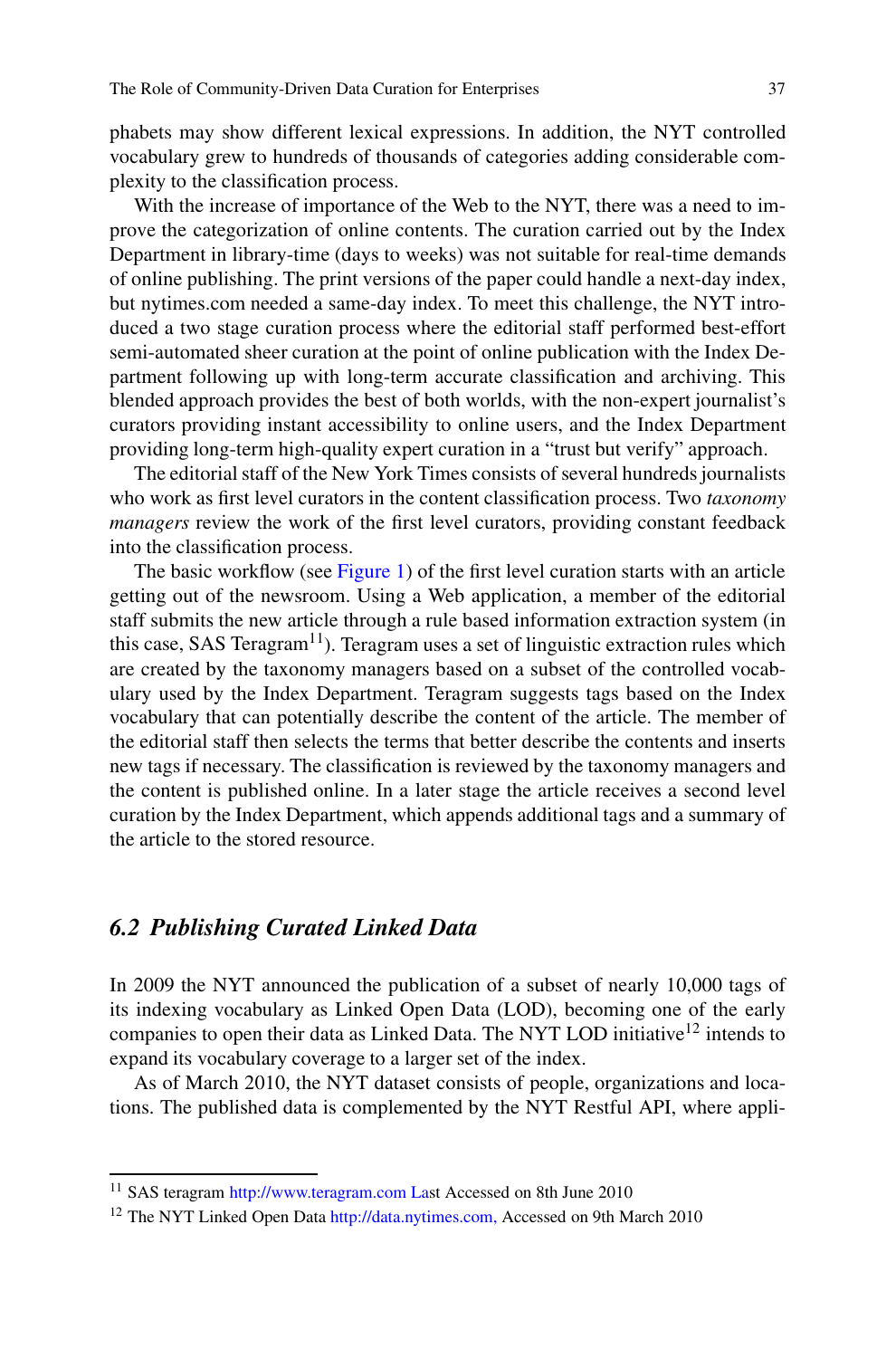<span id="page-14-0"></span>cation developers can use a set of different search services to consume data about articles, movies, best sellers, Congress votes, real estate, among other uses.

The NYT LOD initiative inherits the quality that is the consequence of almost 100 years of investment in careful data curation. The publication of its curated Linked Data unleashes a set of potential benefits to the NYT including: improvement of the online traffic by third party data usage, lowering of the cost of development of new applications for different verticals inside the website (e.g. movies, travel, sports, books), creation of better online contents by links and the potential for Search Engine Optimization.

### **7 Case Study: Thomson Reuters - Data Curation, a Core Business Competency**

Thomson Reuters is an information provider company created by the acquisition of Reuters by Thomson Corporation in 2008. In 2009 the company had over 50,000 employees and a commercial presence in more than 100 countries. Thomson Reuters business is focused on the provision of specialist curated critical information and information-based services which can enable strategic decision making in different domains, including Healthcare, Science, Financial, Legal and Media. Thomson Reuters is among the early corporate adopters of Semantic Web technologies, progressively incorporating these on its data and services.

Thomson Reuters utilize Semantic Web Technologies to provide better contextualized, meaningful, interoperable and machine readable contents to its customers. Since the main customers of Thomson Reuters are information consumers, Semantic Web Technologies are seen as a way to bring information with integrated context to end users. The acquisition of ClearForest (by Reuters in 2007), a company focused on information extraction through Natural Language Processing, shows solid evi-



**Fig. 1** The NYT article classification curation workflow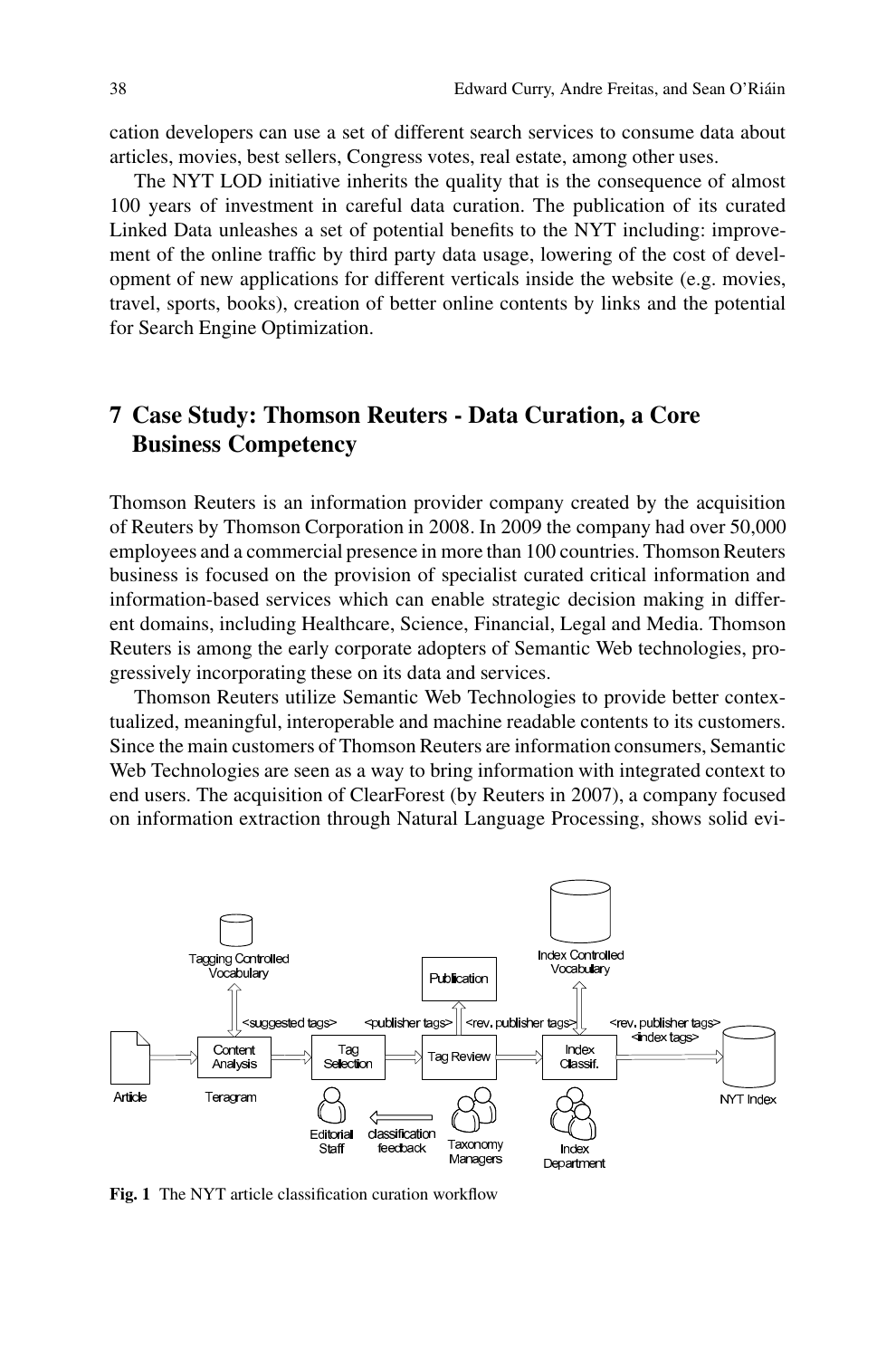dence that improving the organization and semantics of the information can provide a competitive edge for the company

### *7.1 Data Curation*

The objective of data curation at Thomson Reuters is to select the most relevant information for its customers, classifying, enriching and distributing it in a way that can be readily consumed. The curation process at Thomson Reuters employs thousands of curators working over approximately 1000 data sources. In the curation process, automatic tools provide a first level triage and classification which is further refined by the intervention of human curators. A curator inside Thomson Reuters is a specialist in a specific domain, who collects, aggregates, classifies, normalizes and analyzes the raw information coming from different data sources.

Since the nature of the information analyzed at Thomson Reuters is typically high volume and near real-time, data curation is a big challenge inside the company and the use of automated tools plays an important role in this process. One of these tools, OneCalais, is a platform which uses Natural Language Processing (NLP) over unstructured text to automatically derive tags for the analyzed content, enriching it with machine readable structured data. The tags enrich the original text with the general category of the analyzed contents, while also providing a description of specific entities (places, people, events, facts) which are present in the text. OneCalais was a product developed at ClearForest.

Since 2008 OpenCalais, a free public version of the extraction service provided by OneCalais, was made available to the public. By March of 2010 OpenCalais had over 20.000 users executing an average of over 4 million transactions per day. The corporate users of OpenCalais includes CNET, CBS Interactive, The Huffington Post, The Powerhouse Museum of Science and Design, which use the system as a platform to reduce the workload involved in the classification of digital collections.

Both OneCalais and OpenCalais use the Linked Data principles<sup>13</sup> to describe entities. Every entity inside the systems has a de-referenceable URI. From the perspective of Thomson Reuters business, Linked Data can provide a high impact data distribution strategy. However, deploying Linked Data to corporate customers brings additional challenges. Business users will not rely on an unmanaged linked data ecosystem. Thomson Reuters address part of this problem creating its own 'branded' Linked Data containi[ng information about companies, geography,](http://www.w3.org/DesignIssues/LinkedData.html) etc.

<sup>&</sup>lt;sup>13</sup> T. Berners-Lee, "Linked Data Design Issues.", http://www.w3.org/DesignIssues/LinkedData.html Last Accessed on 8th June 2010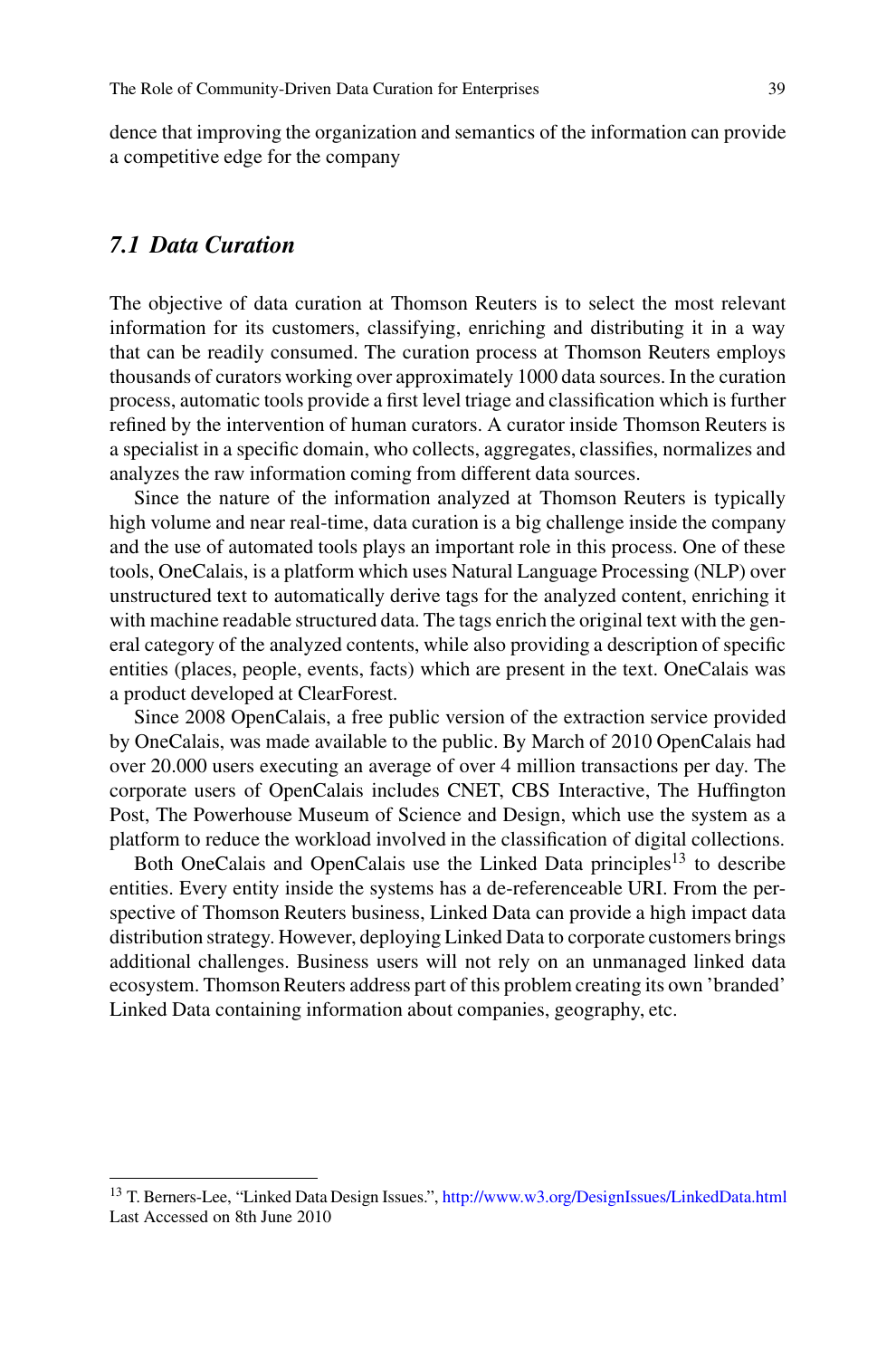### **8 Case Study: ChemSpider - Open Data Curation in the Global Chemistry Community**

 $ChemSpider<sup>14</sup>$  is a search engine that provides free service access to the structure centric chemical community. Available since 2007 ChemSpider has collated over 300 data sources from chemical vendors, government databases, private laboratories and individuals, providing access to 25 million records. Used by chemists for identifier conversion and properties predictions, its datasets are also heavily leveraged by chemical vendors and pharmaceutical companies as pre-competitive resources for experimental and clinical trial investigation. Pharmaceutical companies are starting to realize the benefits of the open data model and contribute in kind, Glaxo Smith Kline<sup>15</sup> is an example of an enterprise intent on making its proprietary malaria dataset of 13,500 compounds available for community consumption.

Using the Open Community model, ChemSpider distributes its curation activity across its community using crowd-sourcing<sup>16</sup> to accommodate massive growth rates and quality issues. Integrating online services (e.g. PubMed<sup>17</sup>, Google Scholar, Google Books and Microsoft's academic search) allowed ChemSpider move towards an environment that provides all additional required resources such as patent structured search. In addition, The Concept Web Alliance, a partner of the Chem-Spider Initiative, is looking to linked data as a strategy to organize scientific data on the Web.

Driving its community vision was the provision of an environment where the community could participate in data curation, and validation that would help the chemical structure community to solve problems. Anthony Williams, ChemSpiders' VP of Strategic Development, attributes successful community participation levels to engagement and feedback through the use of social networking (e.g. blogs, forums, twitter, friend feed). The interactions, Anthony noted, led to better understanding of the community needs and an accommodation shift on ChemSpider's part which helped guide the project path. In curation terms, gaining access to knowledge skills and understanding that otherwise would not have been possible, proved to be critical.

<sup>14</sup> http://www.chemspider.com/ Last Accessed on 8th June 2010

<sup>15</sup> European Bioinformatics Institute Press Release, "GSK and Online Communities Create Unique Alliance to Stimulate Open Source Drug Discovery for Malaria", http://collaborativedrug.com/blog/news/2010/05/20/gsk-opens-up-2/ Last Accessed on 8th June 2010

<sup>16</sup> Jeff Howe, "The Rise of Crowdsourcing", Wired Magazine, Issue 14.06, June 2006

<sup>17</sup> http://www.ncbi.nlm.nih.gov/pubmed/ Last Accessed on 8th June 2010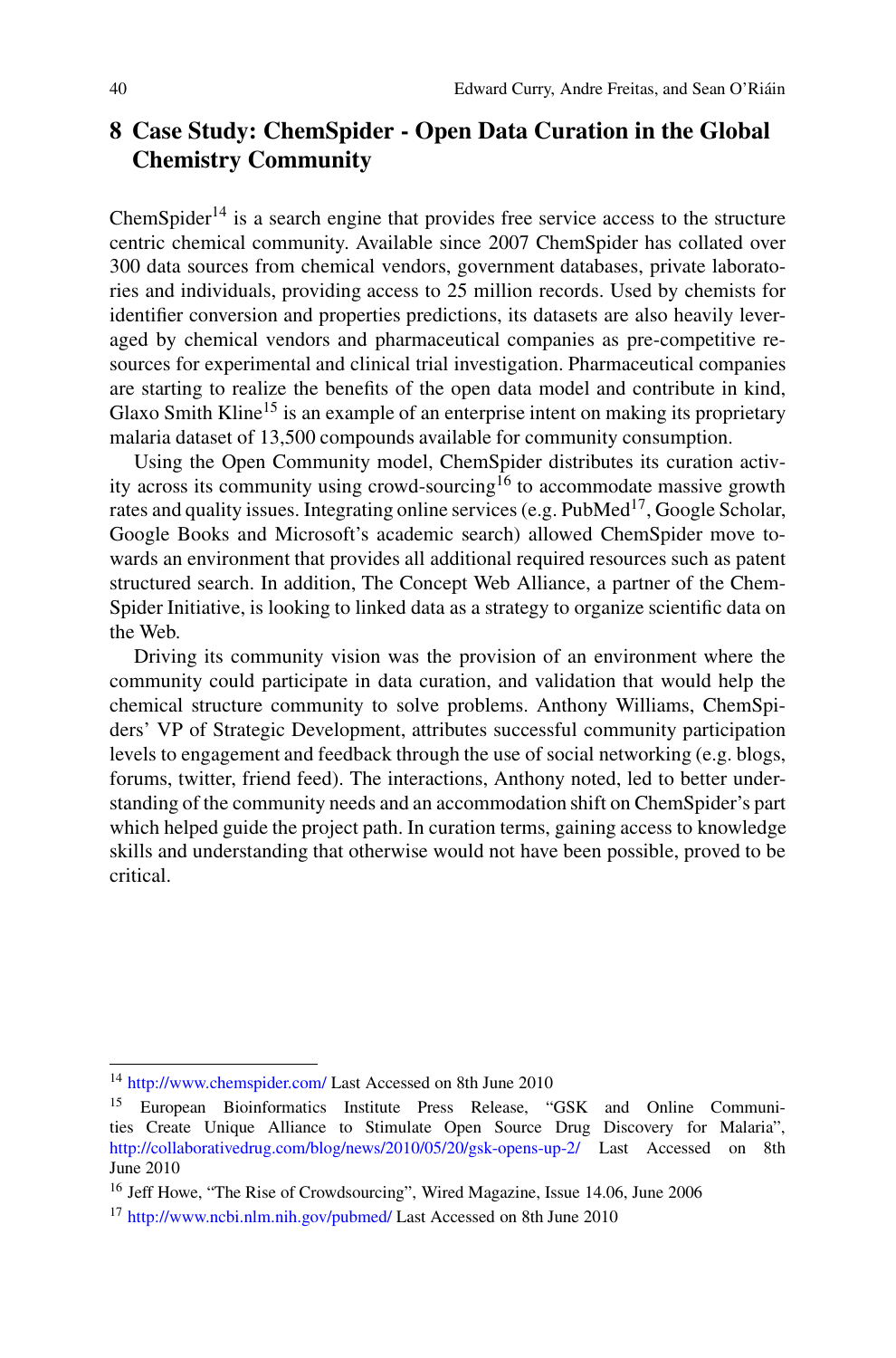The Role of Community-Driven Data Curation for Enterprises 41

### *8.1 Community Objectives*

The majority of ChemSpider's data curation challenges are concerned with the identification of chemical identifiers, adherence to nomenclature structure standards, associated layered information such as experimental data, and establishing dataset record links to publications. With 25 million unique compounds across 300 sources, even simple data imperfections such as spelling errors can quickly make the curation effort unfeasible. Drawing upon experiences with Wikipedia's chemical data curation, ChemSpider engaged its community to assist with curation resources and quality.

### *8.2 Curation Approach & Types*

ChemSpider uses a flat meritocracy model for their curation activities. Normal curators are responsible for deposition which is checked and verified by master curators. Normal curators in turn, can be invited to become masters after some qualifying monitoring period. The curation process is iterative, with normal curators receiving correction comments on rejected structures to apply before any new deposition.

ChemSpider blends human and computer based curation approaches to extract maximum knowledge from its community participants. *Robotic Curation* uses algorithms for error correction and data cleansing at deposition time. The algorithms automatically factor in a higher rank for previous manual edits with master curators occupying the most powerful rank position.

Leveraging novel approaches to curation *Blink* or *Game Based* curation used the gaming paradigm to extract curation effort. A spectral game<sup>18</sup> powered by chemical data from ChemSpider is used as a teaching tool on NMR spectrum interpretation. Game activity is actively monitored to identify problematic issues and paths which are fed back into the curation process to re-check existing spectrum analysis efforts and improve the data set quality. Spectrum analysis also represents *Focused curation* which specifically looks at a particular type of data. Focused curation relies upon targeted expert curators to help specify specific algorithmic and rule development. All curated data tracks specific provenance, including that of change through its deposition parameters.

Recognition of community curation effort and contribution to the wider commu[nity](http://www.spectralgame.com) [as](http://www.spectralgame.com) [do](http://www.spectralgame.com)ne by Wikipedia is considered as a necessary next step by ChemSpider.

<sup>18</sup> http://www.spectralgame.com/ Last Accessed on 8th June 2010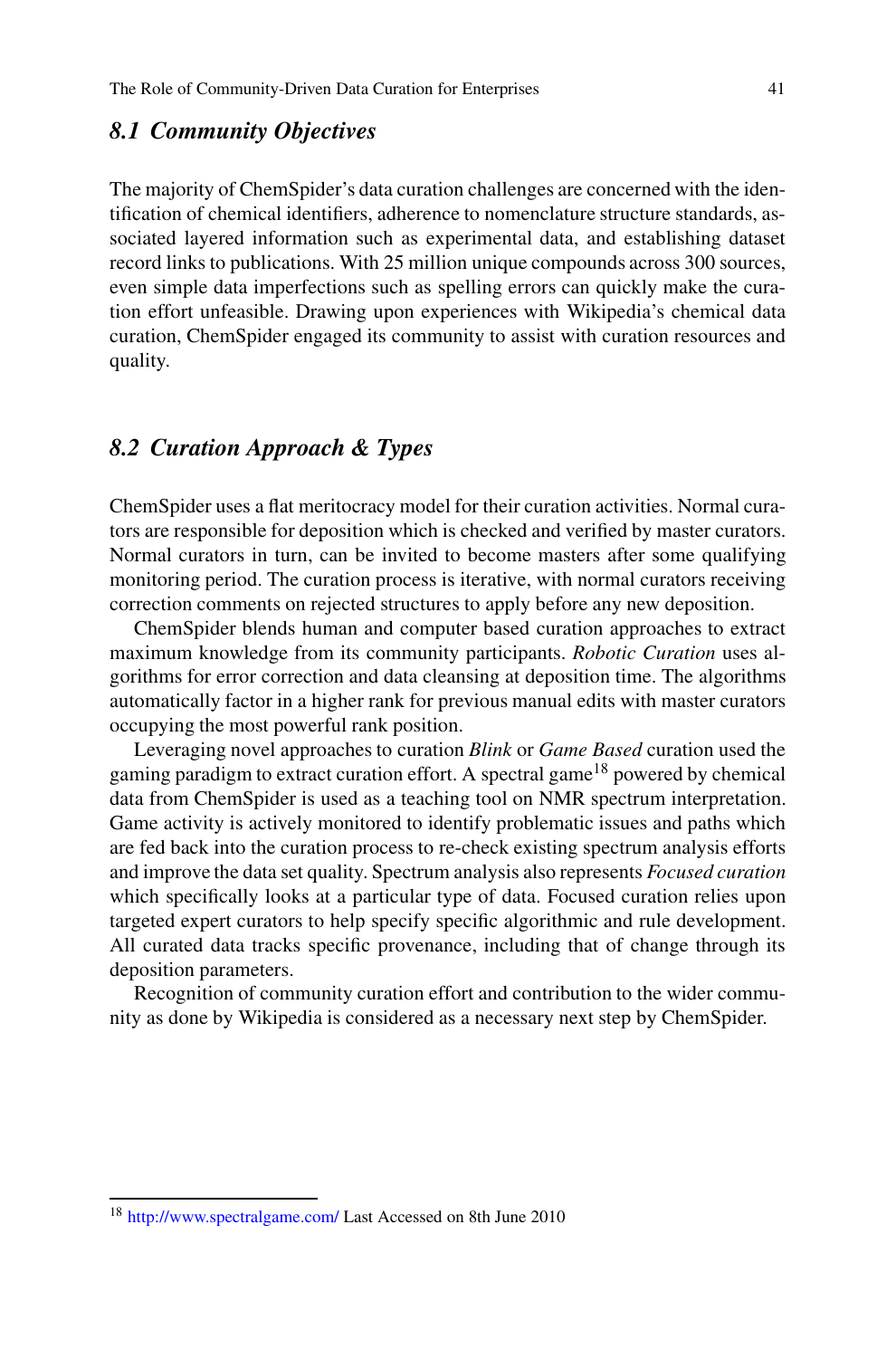### **9 Case Study: Protein Data Bank, Pre-competitive Bioinformatics**

The Research Collaboratory for Structural Bioinformatics Protein Data Bank  $(RCSB PDB)^{19}$  is dedicated to improving understanding of the function of biological systems through the study of the 3-D structure of biological macromolecules. Started in 1971 with 3 core members it originally offered free access to 7 crystal structures which has grown to the current 63,000 structures available freely online. In 2003, the RCSB PDB joined with sister organizations from Europe (PDBe) and Japan (PDBj) to promote outreach, education and standardization through the wwPDB foundation<sup>20</sup>. Today, the PDB has had over 300 million dataset downloads and continues to curate and annotate data with the support of its community. Its tool and resource offering has grown from a curated data download service, to one that serves complex molecular visualized, search, and analysis capabilities.

### *9.1 Serving the Community*

Community uses of the data are varied; structural biologists and crystallographers starting a project find it useful to check if similar or identical structures are already in place. This can accelerate investigations to the next phase of the experimental process. Protein investigators searching for the 'holy grail' of protein sequence prediction, use the PDB as a knowledge base (assisted by analytics) from which to try and predict structure from sequence. Others use it as a storage and archival mechanism. Pharmaceutical companies frequently download the entire dataset and combine it with proprietary data as an essential tool for their internal drug development.

From PDB's perspective open data sharing is key as it encourages a wider audience in solving the same problem due to basic data and most often pre-competitive data availability. In fact this was the approach taken to combat the Aids virus. Protein - protein interaction and structure comparison represents a field that emerged from having an open structured data set that readily lent itself to structured informatics. PDB invested heavily in community engagement and education to get the point across that progress can be made faster by increasing data availability.

## *[9.2](http://www.wwpdb.org) Curation Approaches & Types*

Making available molecular representation, their 3-D coordinates and experimental data requires massive levels of curation to ensure that data inconsistencies are identified and corrected. A central data repository and sister sites accepts data in

<sup>19</sup> http://www.pdb.org/ Last Accessed on 8th June 2010

<sup>20</sup> http://www.wwpdb.org/ Last accessed on 8th June 2010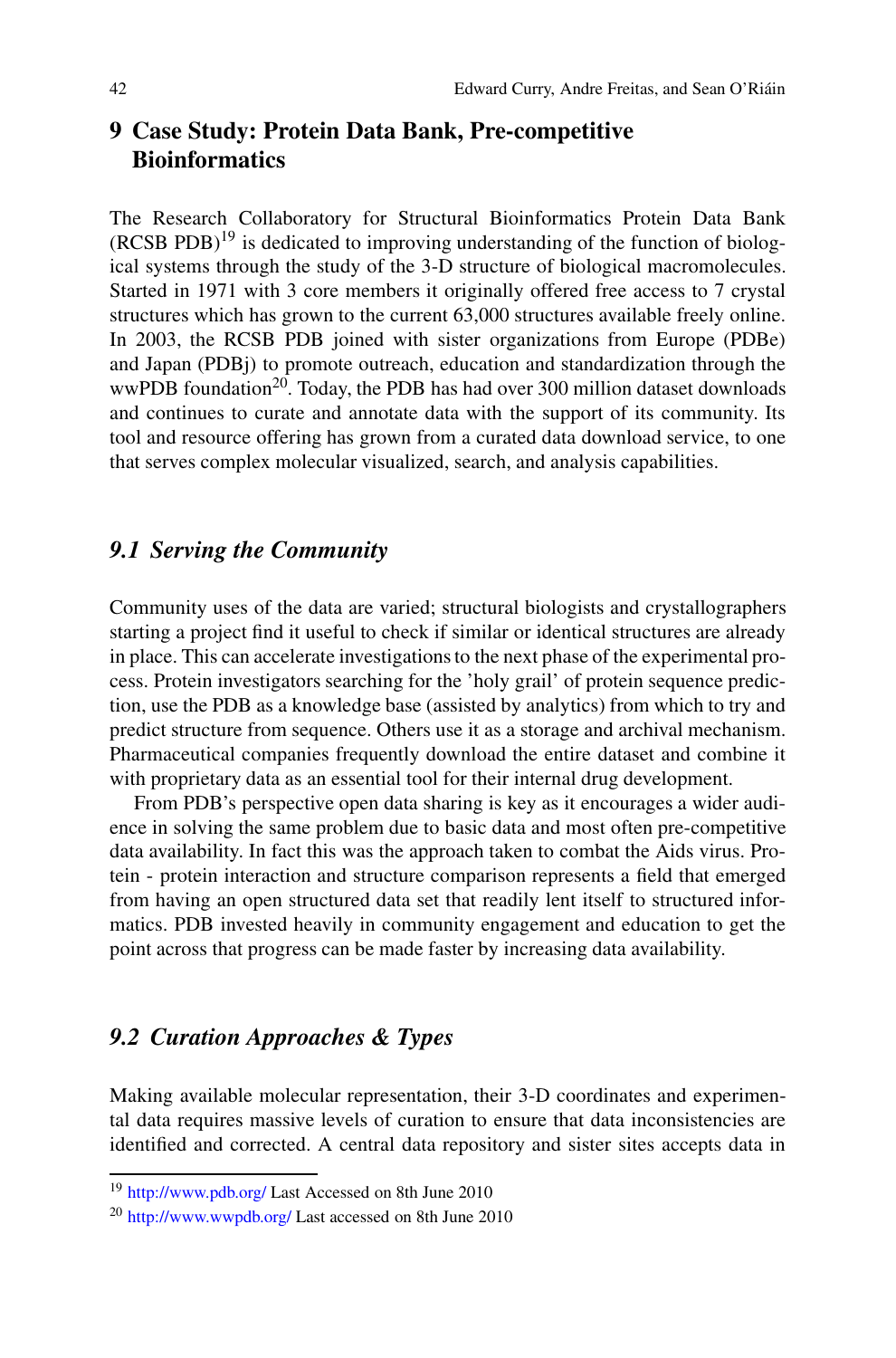multiple formats such as the legacy PDB format, the mmCif introduced in 1996 and the current PDBML valid since 2005. Operating a global hierarchical governance approach to data curation work flow, wwPDB staff review and annotating each submitted entry before robotic curation checks for plausibility as part of the data deposition, processing and distribution. Distributing the curation workload across their sister sites helps to manage the activity.

A significant amount of curation process is performed with the use of vocabularies. Vocabularies provide identifier and access support for resource mapping and relationships between biological datasets, varying from organ tissue to structure description. The use of standardized vocabularies also helps with nomenclature used to describe protein and small molecule names and their descriptors present in the structure entry. Nomenclature standardization affects experiment descriptors, information sources and names that also change over time and across different theme lines. Tracking the identifiers across multiple databases even with taxonomic support is a challenge. While large portions of metadata is represented as RDF triples core atomic coordinate data is not. PDB are also involved in the development of experimental science-based ontologies through the Open Biology and Biomedical Ontologies (OBO) project<sup>21</sup> to further assist with the integration effort. The internal curation processes also uses a data dictionary to manage and translate the data into semantic enabled visual representations.

Robotic curation automates data checking with curators contributing to rule definition for inconsistencies. The process is iterative and corrections to discovered mistakes such as those against current standards are applied retrospectively to the archives. Versioned weekly schedules and periodic full datasets are released to keep all sources consistent with the current standards and ensure curation quality.

PDB provenance model was developed prior to the advent of any open public model and a separate project is looking at the Open Provenance Model.

#### *9.3 Observations*

Persistence in promoting the open data idea was the single biggest contributor to PDB's success. The PDB engaged community stakeholders from the start to determine what they wanted. Both producers and consumers of the data were engaged in dialogue and outcomes articulated as white papers. This early stakeholder buying, along with patience proved crucial for acceptance. The idea of data sharing was not [initiall](http://www.obofoundry.org)y popular but the drive to share important data beyond an individual group has since gained acceptance.

What is of particular interest is that while the wwPDB operate a consortium-type governance structure where consensus decision making is required, its member sites employ a *friendly competitive approach* to the provision of services and software offerings available from their site which they feel better serves the community. Pack-

<sup>21</sup> http://www.obofoundry.org/ Last accessed on 8th June 2010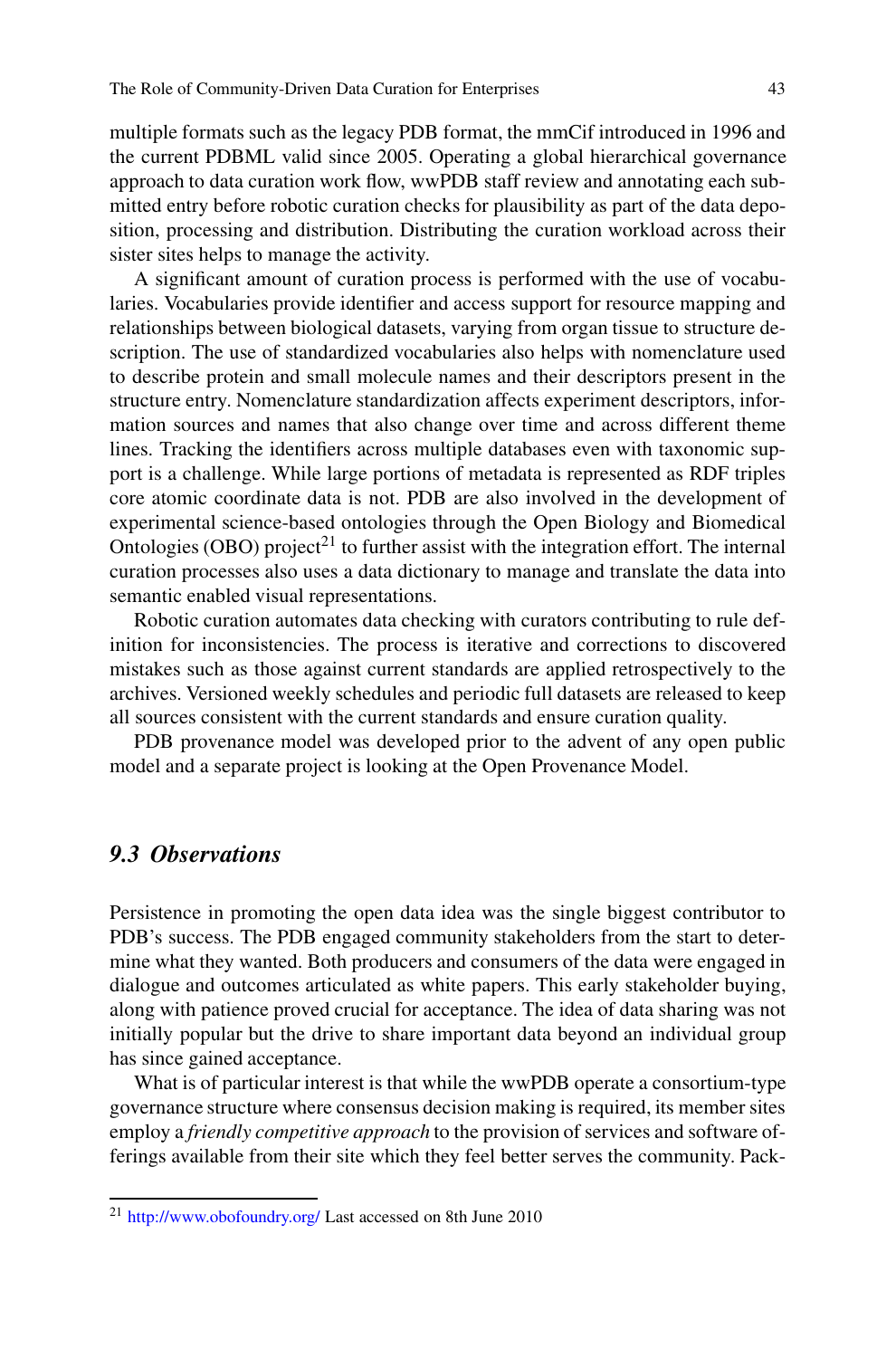aging of unique information only available at a particular site "supports innovative use of data and also further helps discovery of representation inconsistencies" observes Helen Berman, Director of PDB, feels that channeling creativity into the web sites is the best way to extract the richness of data usage. The approach of a no cost friendly competitions where you compete with the people you collaborate with "is an example of a lightly regulated community getting what they deserve".

#### **10 Case Study Learnings**

Learnings from case study practitioners fell into the broad categories of being either insights or practicalities. Of the two, insight, relating to social best practice was consistently emphasized as the key success factor for project success, and community participation. Practicalities confined to a technical focus were deemed important for project success only. The social elements of community participation along with technical best practices are next discussed.

### *10.1 Social Best Practices*

The successful communities observed had social best practices in common:

- **Participation:** Stakeholders involvement for both data producers and consumers must occur early in the project. This will help provide insight into the basic questions of what they want to do, for whom, and what it will provide. White papers are an effective means to present these ideas, and solicit opinion from the community. They can be used to establish an informal 'social contract' for the community.
- **Engagement:** Outreach activities are essential for promotion and feedback. Social communication and networking forums are useful but be aware that with typical consumers-to-contributors ratios of less than 5%, the majority of your community may not communicate using these media. The communication by email still remains important.
- **Incentives:** For a community to participate in sheer curation there must be a line of sight from the data curating activity, to tangible exploitation benefits. If the general community lacks awareness of the value proposition, a collaborative contribution environment will be slow to emerge. Recognizing contributing curators through a formal feedback mechanism will help reinforce the contribution culture and directly increase output quality.
- **Community Governance Models:** An effective governance structure is vital to ensure the success of a community. Internal communities and consortium perform well when they leverage traditional corporate and democratic governance models. However, these approaches are not appropriate for open communities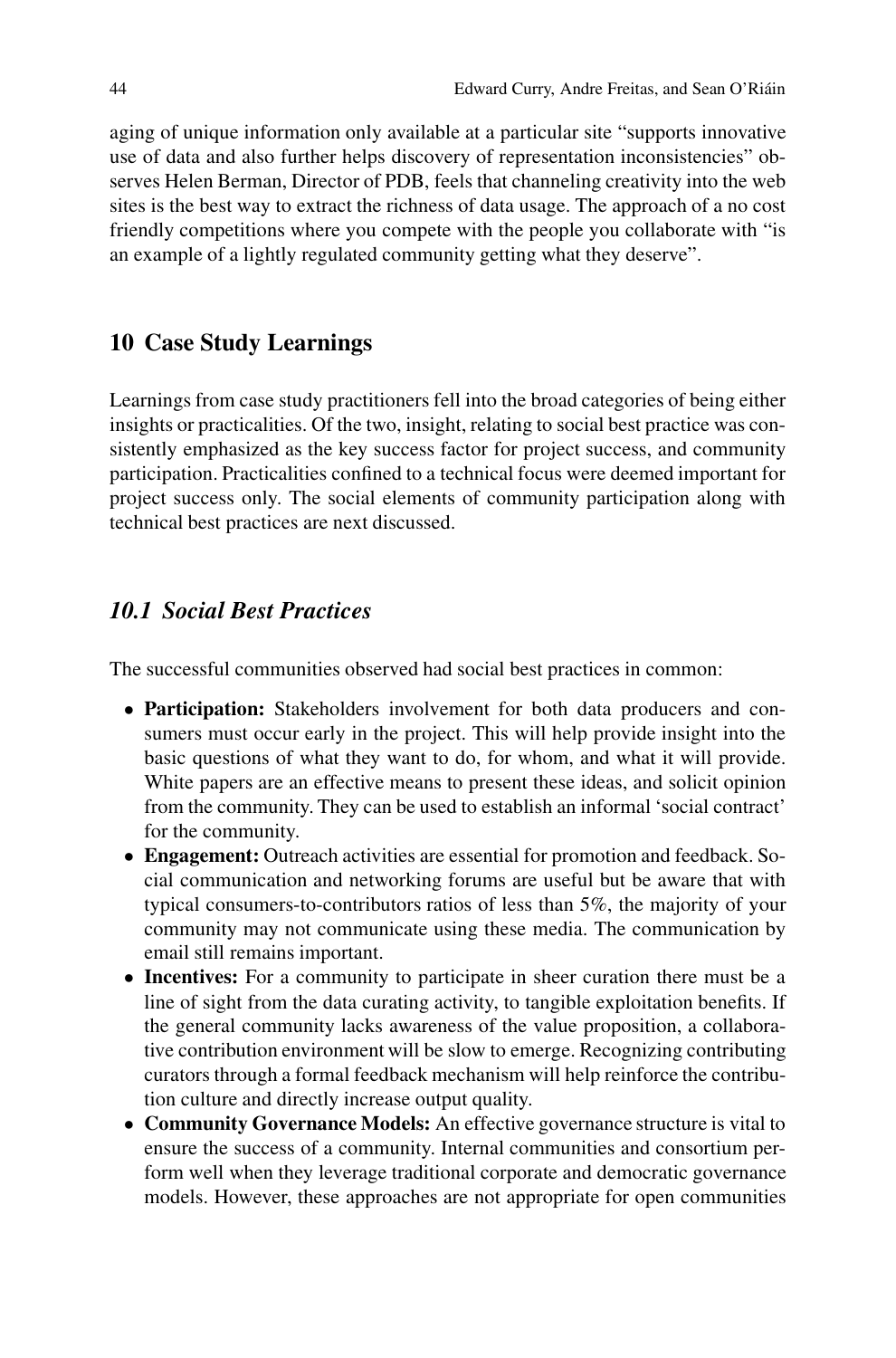where there is a need to engage the community within the governance process. Successful governance models for open communities follow less orthodox approaches using *meritocratic* and *autocratic* principles.

- A *meritocratic* community is lead by an elected leadership team or 'board'. In the meritocratic mode appointments are made and responsibilities assigned to individuals/organizations based upon demonstrated talent and ability. The community operates with an almost completely 'flat' structure, which means that any participant willing to contribute can engage and gain influence in recognition of their contributions. Examples include Apache Software Foundation and ChemSpider.
- An *autocratic* benevolent dictatorship is a community controlled in a hierarchical fashion with a single person or organization leading the community and has final say in decisions. A hierarchical model requires the leader to be strong in diplomacy and community building skills.

### *10.2 Technical Best Practices*

In terms of infrastructure and process support the following were highlighted across the case studies as key practices:

- **Data Representation:** Data representations that are robust and standardized will encourage community usage, and tools development. Support for legacy data formats should be considered, as is the ability to translate all data forward to deal with emergent technology and standards is important.
- **Balancing Human- and Computer-based Curation:** Arriving at a balance between orchestrating automated and human assisted curation will improve data quality. For large datasets robotic curation should be used for validating data deposition and entry, while the community targets focused curation tasks. Robotic curation should always defer to, and never override, human curation edits.
- **Track Provenance:** A user consuming data generated from third parties needs mechanisms to assess the entities and process involved in the generation and publication of this data. Provenance is a key aspect in the process of mapping the historical trail behind an information artifact and can help determining if the data is high quality, trustworthy and compliant. Different users can lead to different perspectives of provenance. A scientist may need to evaluate the fine grained experiment description behind the data, while for a business analyst the 'brand' of data provider can be sufficient for determining quality. The ability to provide a provenance description attached to the data plays an important role in the data quality process. All curation activities including edits, especially where human curators are involved should be recorded and maintained as part of a larger data provenance effort.
- **Data Consumption Infrastructure:** As open datasets become more prevalent, companies will need to develop appropriate internal infrastructures to consume,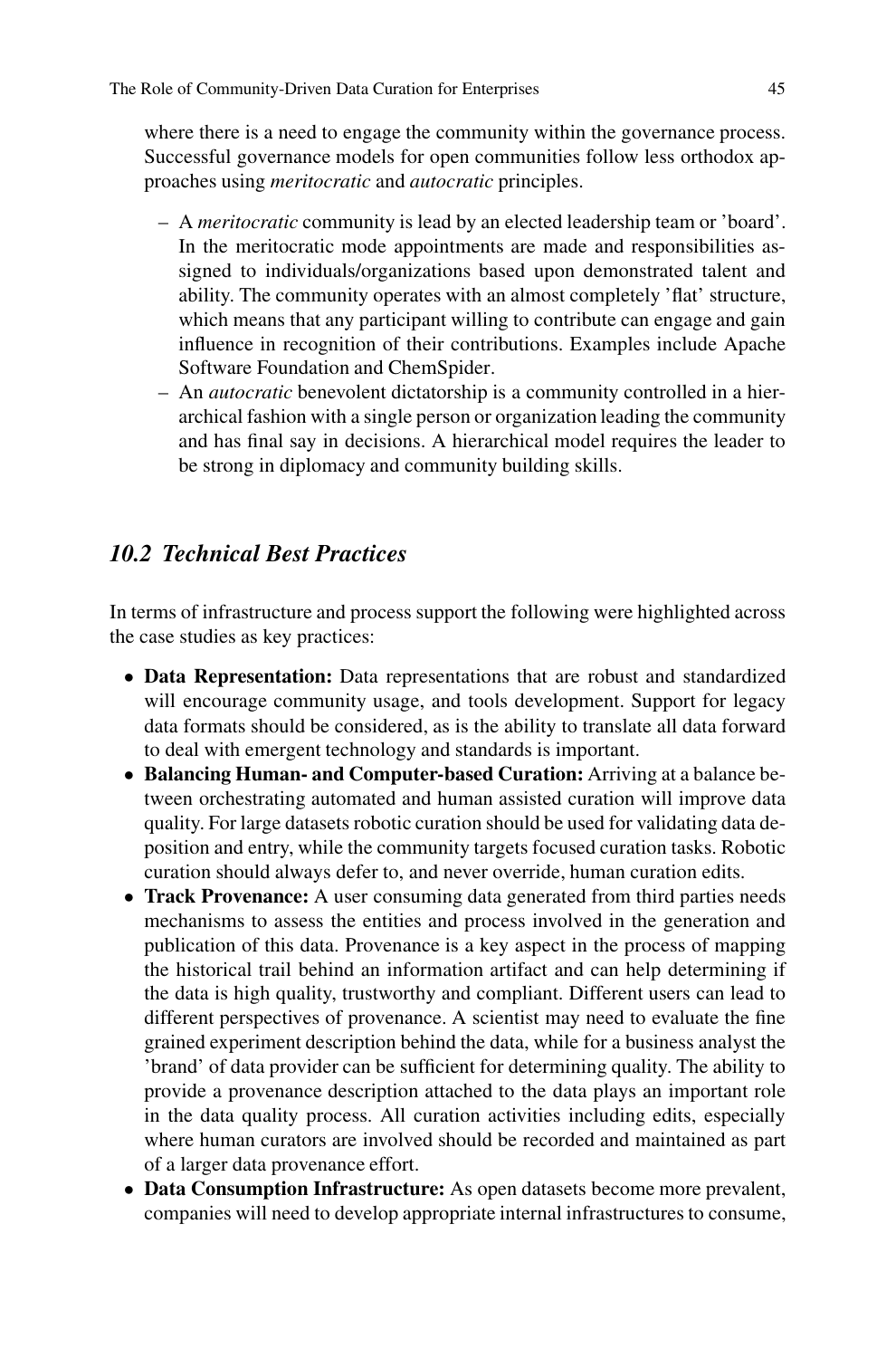curate, manage and integrate third-party data. External data can be generated by business partners, expert communities or from the open web, the organizations data governance policies will need to cater for this consumption.

### **11 Conclusion**

With increased utilization of data within their operational and strategic processes, enterprises need to ensure data quality and accuracy. Data curation is a process that can ensure the quality of data and its fitness for use. Data curation teams have found it difficult to scale the traditional centralized approach and have tapped into community crowd-sourcing and automated and semi-automated curation algorithms.

The emergence of pre-competitive data collaborations is a significant development: pre-competitive data is information that can be shared without conferring a commercial advantage. Within these collaborations, competing organizations share data and the effort required to curate data. With ever increasing data volumes, and continuing pressure on resource availability, these collaborations will become more prevalent within the enterprise information landscape.

Effective community based data curation is highly dependent on the community it serves. Early involvement of key stakeholders, a continuous community communication channel, clear incentives, and an effective governance model are important social aspects for community development. Persistence in promoting the idea of open data is the biggest contributory factor for a successful community.

**Acknowledgements** In writing this chapter we were fortunate to be have access to a number of thought leaders in the area willing to share their time, insights and experiences. We would like to thank Evan Sandhaus (Semantic Technologist), Rob Larson (Vice President Product Development and Management), and Gregg Fenton (Director Emerging Platforms) from the New York Times, Krista Thomas (Vice President, Marketing & Communications), Tom Tague (OpenCalais initiative Lead) from Thomson Reuters, Antony Williams (VP of Strategic Development ) from ChemSpider, Helen Berman (Director), John Westbrook (Product Development) from the Protein Data Bank and finally Nick Lynch (Architect with AstraZeneca) from the Pistoia Alliance. The work presented in this chapter has been funded by Science Foundation Ireland under Grant No. SFI/08/CE/I1380 (Lion-2).

#### **References**

- 1. Davenport, T.H., Competing On Analytics, in Harvard Business Review. 2006. p. 98-107.
- 2. Wang, R. and D. Strong, Beyond Accuracy: What Data Quality Means to Data Consumers. Journal of Management Information Systems, 1996. 12(4): p. 5-33.
- 3. Knight, S.A. and J. Burn, Developing a Framework for Assessing Information Quality on the World Wide Web. Informing Science, 2005. 8: p. 159-172.
- 4. Ball, A., Preservation and Curation in Institutional Repositories. 2010, Digital Curation Centre.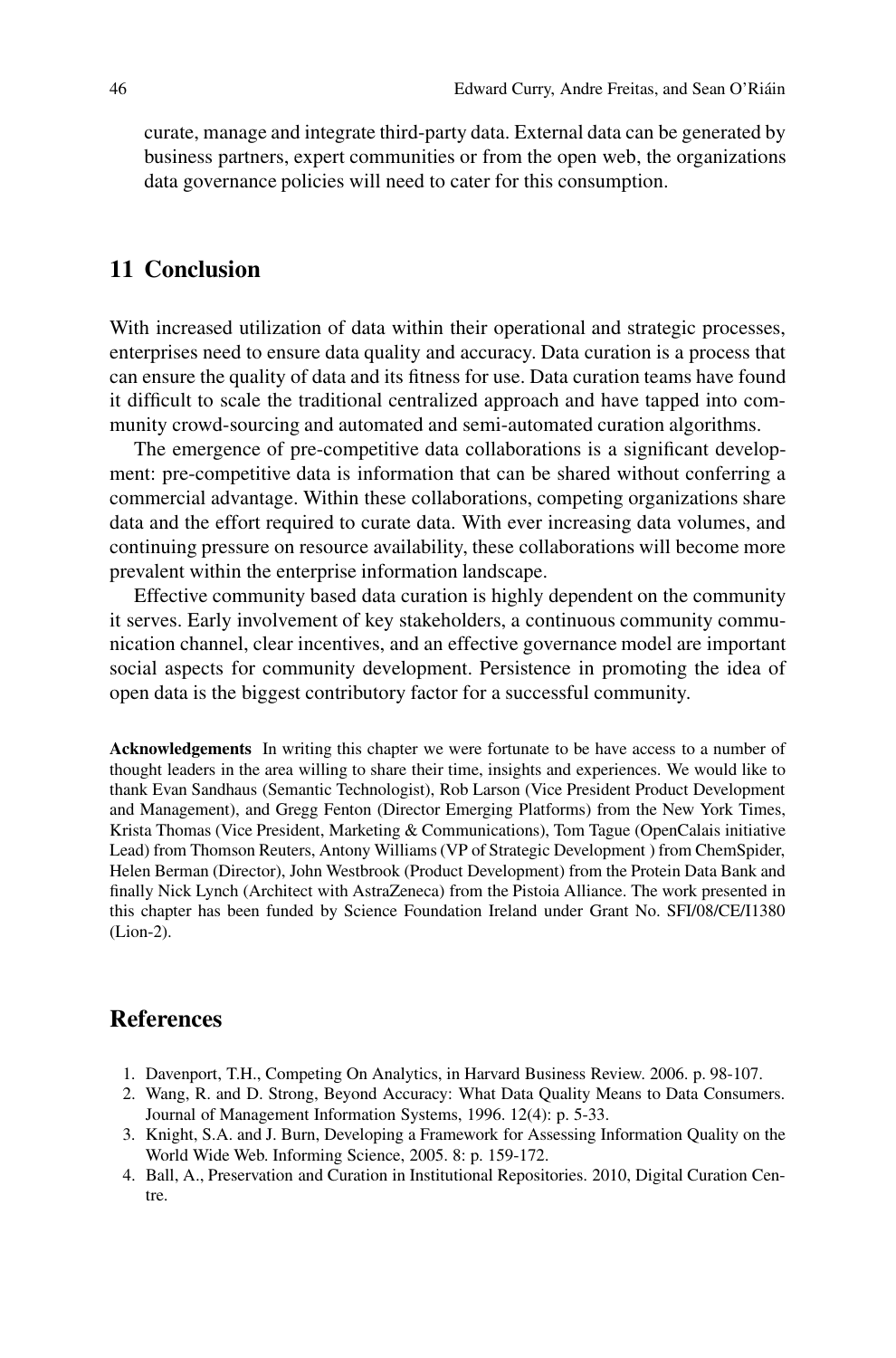The Role of Community-Driven Data Curation for Enterprises 47

- 5. Bourne, P. and J. McEntyre, Biocurators: Contributors to the World of Science. PLoS Comput Biol, 2006. 2(10): p. 142.
- 6. Uren, V., et al., Semantic Annotation for Knowledge Aanagement: Requirements and a Survey of the State of the Art. Web Semantics: Science, Services and Agents on the World Wide Web, 2006. 4(1): p. 14-28.
- 7. Appelt, D.E. and D.J. Israel, Introduction to Information Extraction Technology. in International Joint Conference on Artificial Intelligence. 1999.
- 8. Ekins, S. and A.J. Williams, Reaching out to Collaborators: Crowdsourcing for Pharmaceutical Research. Pharmaceutical Research. 27(3): p. 393-5.
- 9. Bingham, A. and S. Ekins, Competitive Collaboration in the Pharmaceutical and Biotechnology Industry. Drug Discovery Today, 2009. 14(23-24): p. 1079-81.
- 10. Barnes, M.R., et al., Lowering Industry Firewalls: Pre-competitive Informatics Initiatives in Drug Discovery. Nature Reviews Drug Discovery, 2009. 8(9): p. 701-708.
- 11. Giles, J., Internet Encyclopaedias go Head to Head. Nature, 2005. 438(7070): p. 900-901.
- 12. Emigh, W. and S.C. Herring. Collaborative Authoring on the Web: A Genre Analysis of Online Encyclopedias. in System Sciences, 2005. HICSS 2005. Proceedings of the 38th Annual Hawaii International Conference on System Sciences.
- 13. Mons, B., et al., Calling on a Million Minds for Community Annotation in WikiProteins. Genome Biology, 2008. 9(5): R89.
- 14. Stvilia, B., et al., Information Quality Work Organization in Wikipedia. Journal of the American Society for Information Science and Technology, 2008. 59(6): p. 983-1001.
- 15. Kollock, P. and M. Smith, The Economies of Online Cooperation: Gifts and Public Goods in Cyberspace, in Communities in Cyberspace. 1999, Routledge. p. 220-239.
- 16. Bryant, S., A. Forte, and A. Bruckman. Becoming Wikipedian: Transformation of Participation in a Collaborative Online Encyclopedia. in GROUP '05: Proceedings of the 2005 international ACM SIGGROUP Conference on Supporting Group Work. 2005. Sanibel Island, Florida, USA: ACM.
- 17. Viegas, F., et al. Talk Before You Type: Coordination in Wikipedia. in System Sciences, 2007. HICSS 2007. Proceedings of the 40th Annual Hawaii International Conference on System Sciences.
- 18. Bizer, C., et al., DBpedia A Crystallization Point for the Web of Data. Web Semantics: Science, Services and Agents on the World Wide Web, 2009. 7(3): p. 154-165.
- 19. Hepp, M., K. Siorpaes, and D. Bachlechner, Harvesting Wiki Consensus: Using Wikipedia Entries as Vocabulary for Knowledge Management. IEEE Internet Computing, 2007. 11(5): p. 54-65.